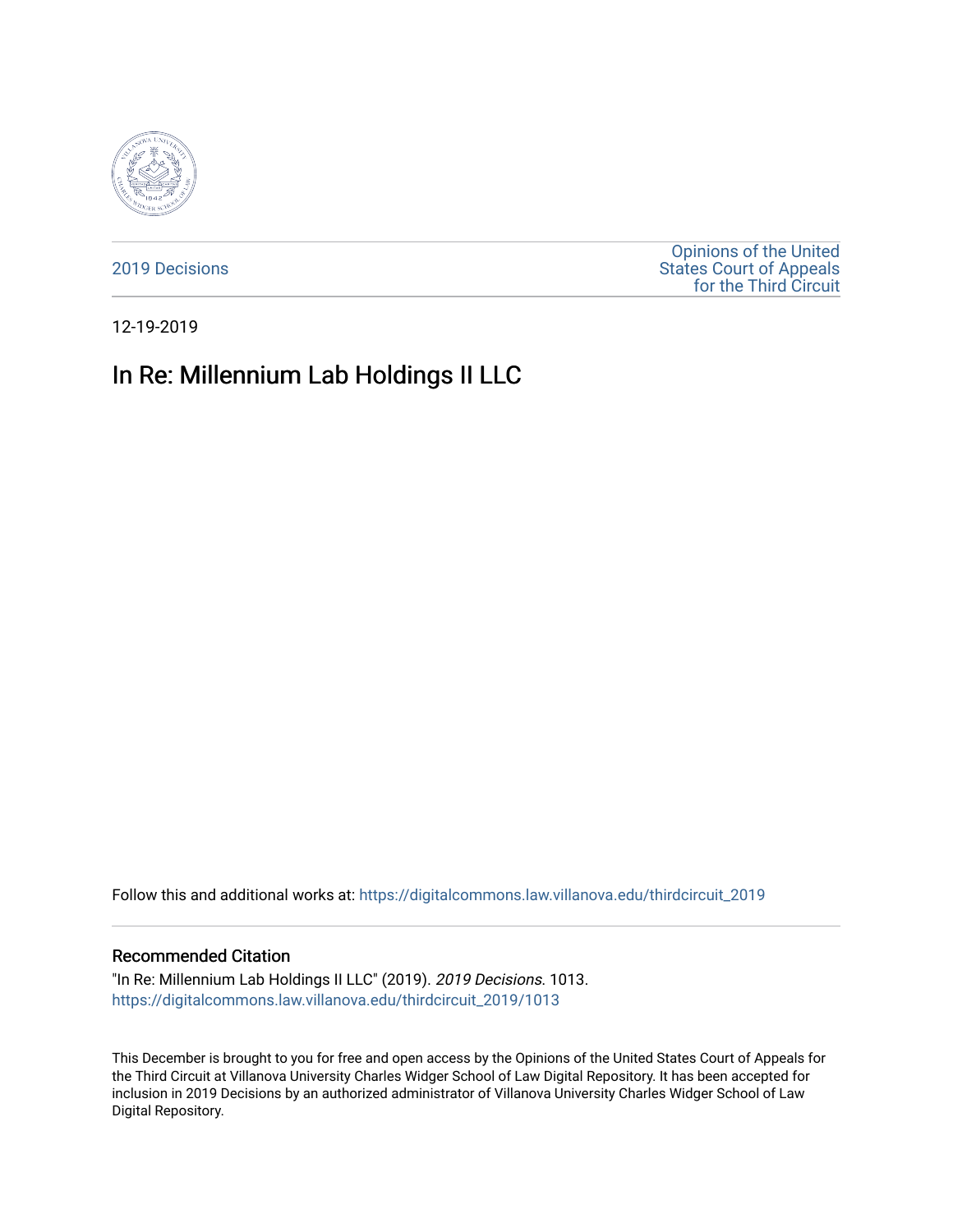## PRECEDENTIAL UNITED STATES COURT OF APPEALS FOR THE THIRD CIRCUIT

No. 18-3210 \_\_\_\_\_\_\_\_\_\_\_\_\_

\_\_\_\_\_\_\_\_\_\_\_\_\_

In re MILLENNIUM LAB HOLDINGS II, LLC., et al., Debtors

OPT-OUT LENDERS,

\_\_\_\_\_\_\_\_\_\_\_\_\_\_\_

Appellant

On Appeal from the United States District Court for the District of Delaware (D.C. No. 1-17-cv-01461) District Judge: Leonard P. Stark

> Argued September 12, 2019

\_\_\_\_\_\_\_\_\_\_\_\_\_\_\_

Before: CHAGARES, JORDAN, and RESTREPO, *Circuit Judges.*

> (Filed December 19, 2019) \_\_\_\_\_\_\_\_\_\_\_\_\_\_\_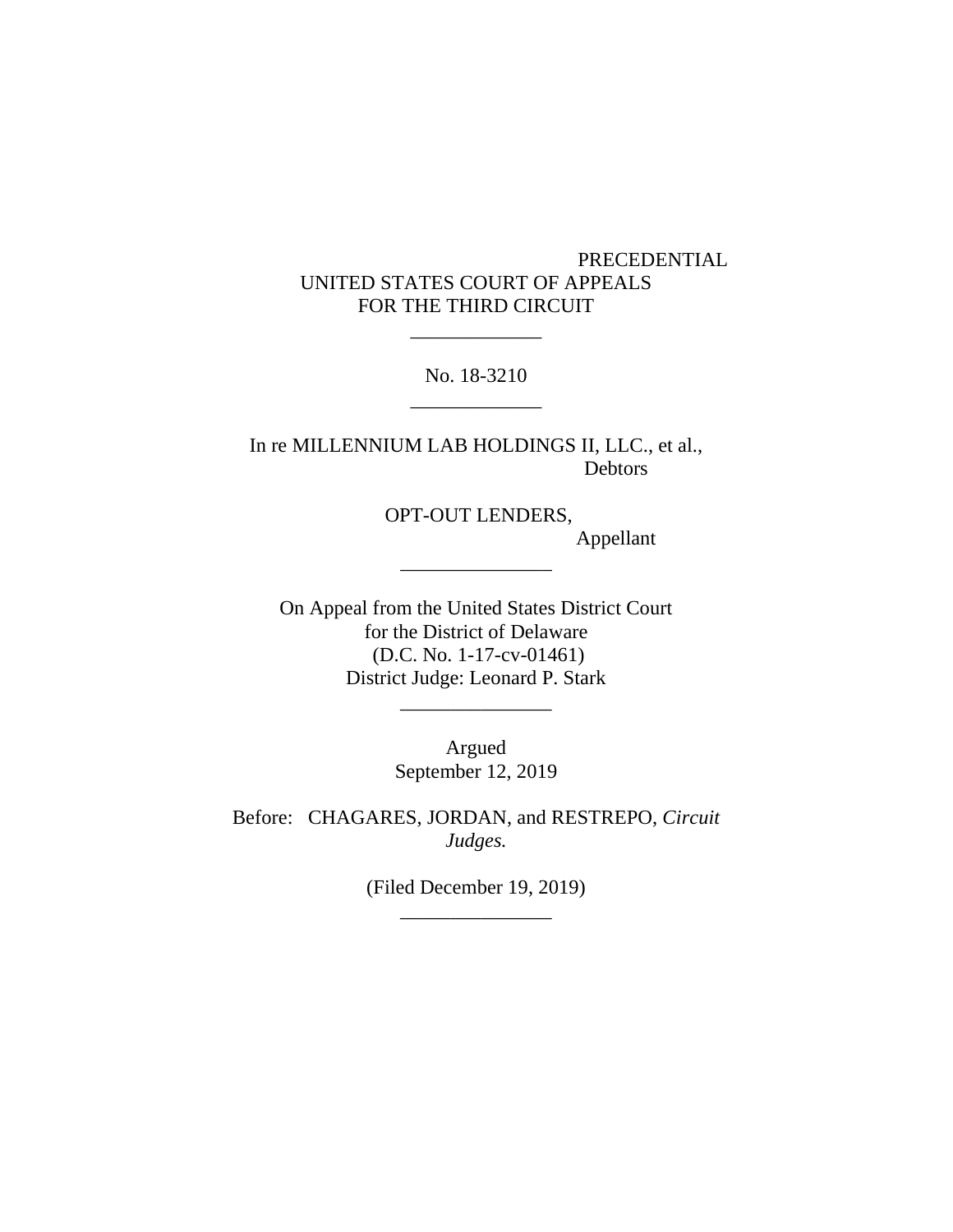Maya Ginsburg Thomas E. Redburn, Jr. [ARGUED] Sheila A. Sadighi Lowenstein Sandler One Lowenstein Drive Roseland, NJ 07068

L. Katherine Good Aaron H. Stulman Christopher M. Samis Potter Anderson & Corroon 1313 N. Market Street Hercules Plaza, 6<sup>th</sup> Fl. P.O. Box 951 Wilmington, DE 19801 *Counsel for Appellant*

John C. O'Quinn [ARGUED] Jason M. Wilcox Kirkland & Ellis 1301 Pennsylvania Avenue, N.W. Washington, DC 20004 *Counsel for Appellee James Slattery*

Derek C. Abbott Joseph C. Barsalona, II Andrew R. Remming Morris Nichols Arsht & Tunnell 1201 Market Street –  $16<sup>th</sup>$  Fl. P.O. Box 1347 Wilmington, DE 19801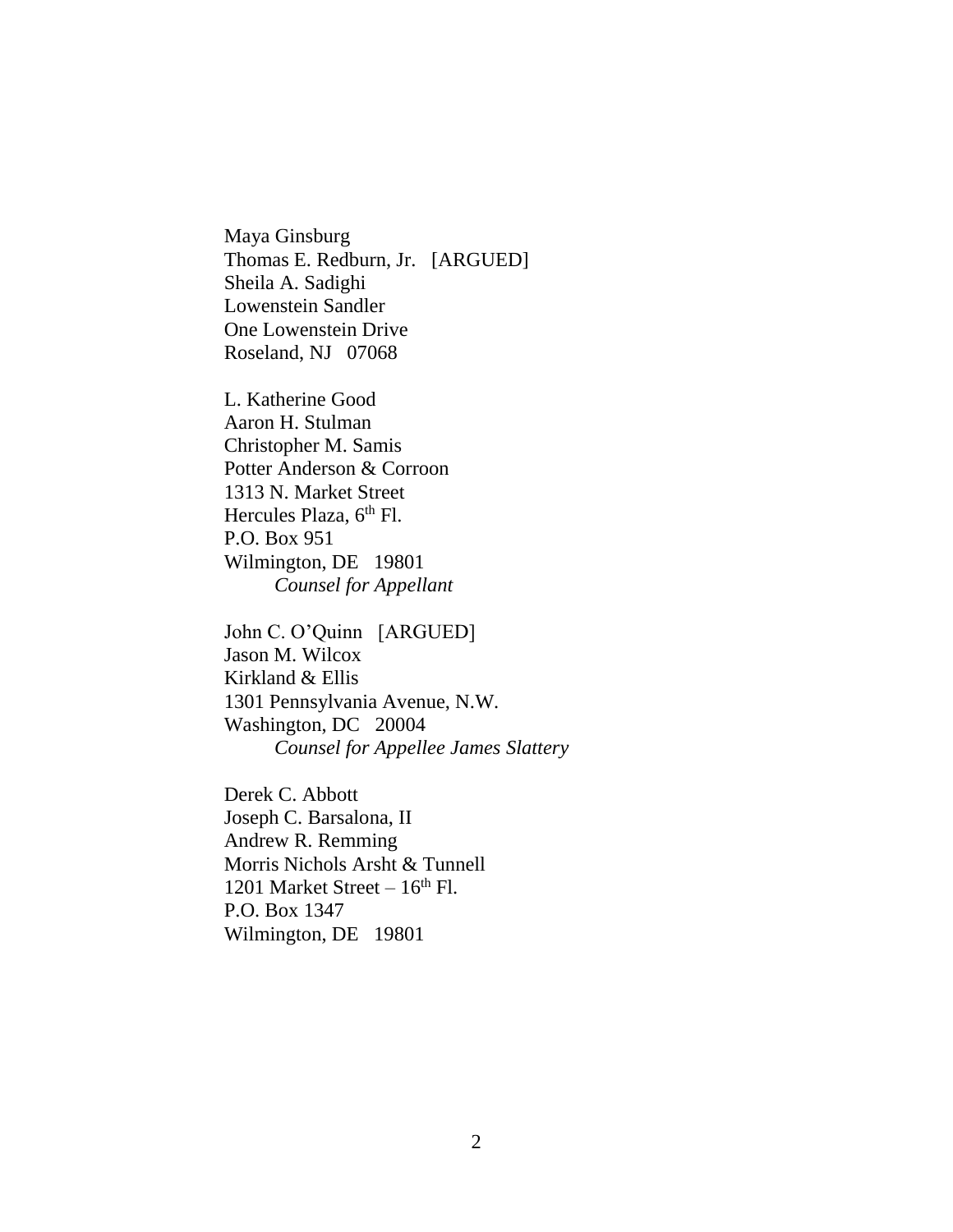Gregory W. Fox Michael H. Goldstein William P. Weintraub Goodwin Procter 620 Eighth Avenue The New York Times Building New York, NY 10018 *Counsel for Appellee TA Millennium Inc.*

Ryan M. Bartley Pauline K. Morgan Michael R. Nestor Young Conaway Stargatt & Taylor 1000 N. King Street Wilmington, DE 19801

Richard P. Bress Latham & Watkins 555 11th Street, N.W. – Ste. 1000 Washington, DC 20004

Amy C. Quartarolo Michael J. Reiss Latham & Watkins 355 S. Grand Avenue – Ste. 100 Los Angeles, CA 90071 *Counsel for Debtor*

## OPINION OF THE COURT \_\_\_\_\_\_\_\_\_\_\_\_\_\_\_

\_\_\_\_\_\_\_\_\_\_\_\_\_\_\_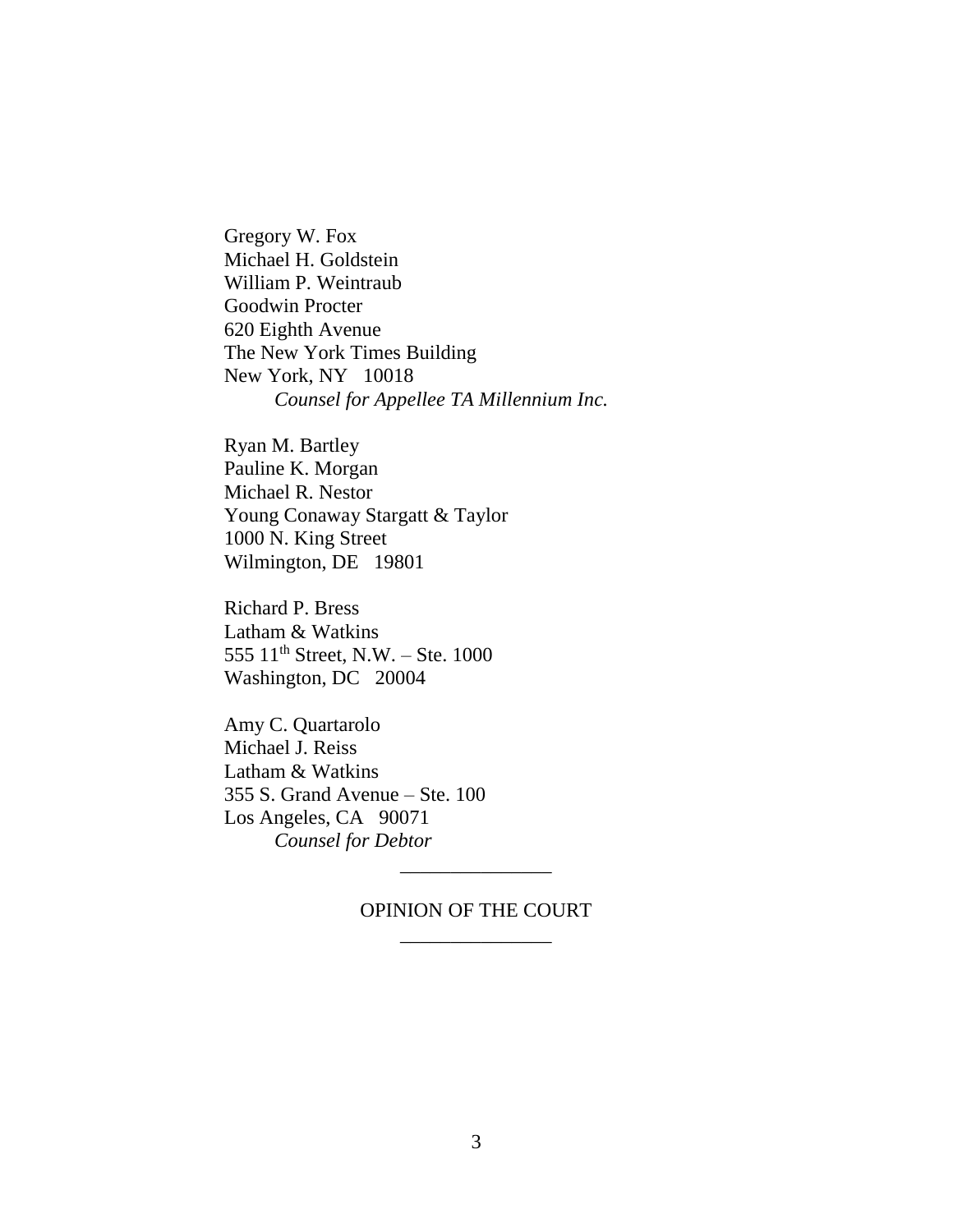#### JORDAN, *Circuit Judge*.

We are asked whether the Bankruptcy Court, without running afoul of Article III of the Constitution, can confirm a Chapter 11 reorganization plan containing nonconsensual third-party releases and injunctions. On the specific, exceptional facts of this case, we hold that the Bankruptcy Court was permitted to confirm the plan because the existence of the releases and injunctions was "integral to the restructuring of the debtor-creditor relationship." *Stern v. Marshall*, 564 U.S. 462, 497 (2011) (internal quotation marks and citation omitted). We further conclude that the remainder of this appeal is equitably moot, and we will therefore affirm the decision of the District Court.

## **I. BACKGROUND**

The debtors before the Bankruptcy Court and District Court were Millennium Lab Holdings II, LLC ("Holdings"), its wholly-owned subsidiary, Millennium Health LLC, and RxAnte, LLC, a wholly-owned subsidiary of Millennium Health LLC, all of which we will refer to collectively as "Millennium." Millennium (as reorganized), along with certain of its direct and indirect pre-reorganization shareholders, specifically TA Millennium, Inc. ("TA"), TA Associates Management, L.P., and James Slattery,<sup>1</sup> are the Appellees in this matter.

<sup>&</sup>lt;sup>1</sup> Slattery was the founder of Millennium, has served in high-level positions in the company, and established trusts "for the benefit of himself and/or members of his family [and which] own approximately 79.896 percent of the stock of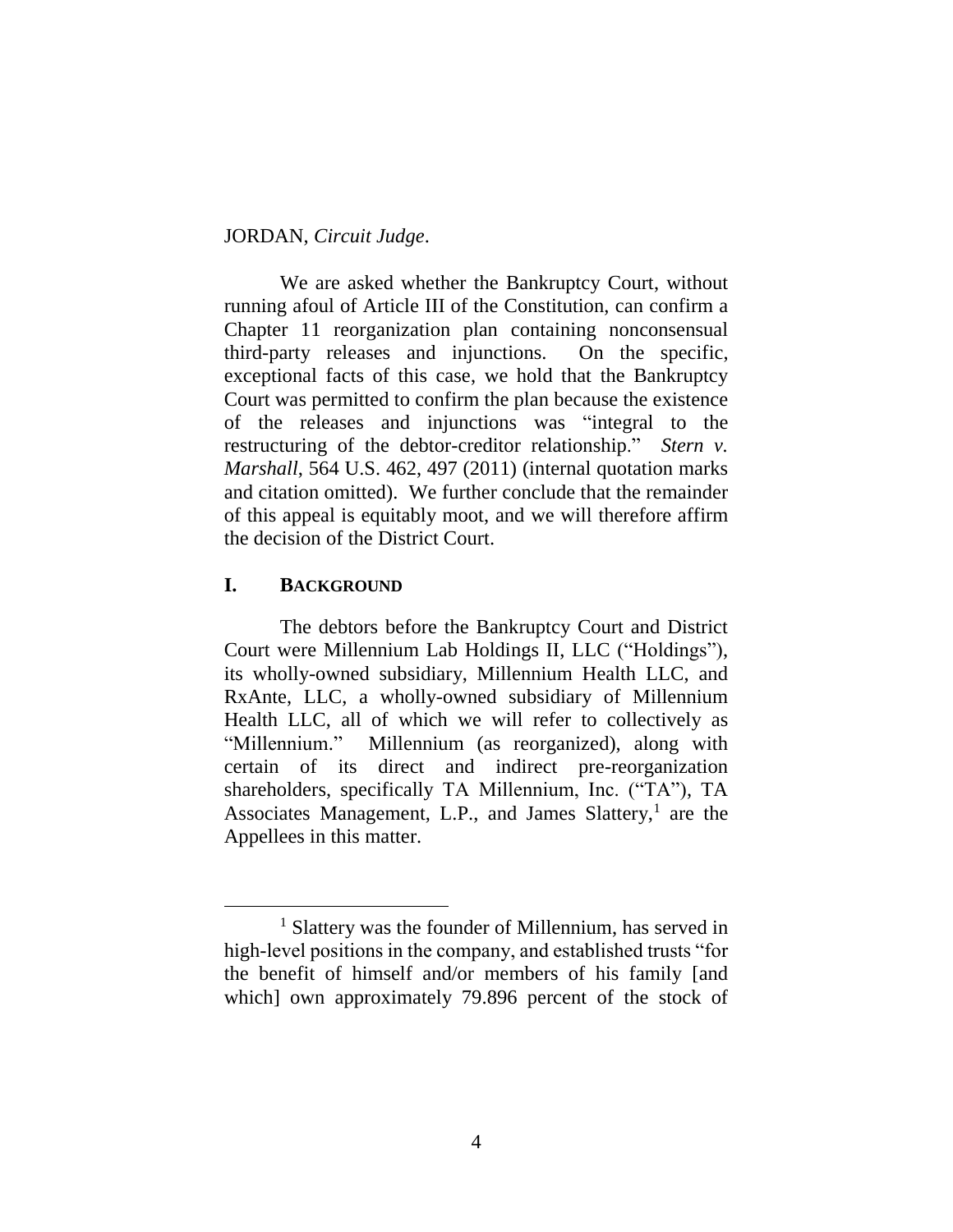Millennium provides laboratory-based diagnostic services. In April 2014, it entered into a \$1.825 billion credit agreement with a variety of lenders, including a variety of funds and accounts managed by Voya Investment Management Co. LLC and Voya Alternative Asset Management LLC which, for convenience, we will refer to collectively as "Voya." Ultimately, Millennium used the proceeds from the 2014 credit agreement to refinance certain of its then-existing financial obligations and to pay a nearly \$1.3 billion special dividend to its shareholders.

In March 2015, following a several-year investigation that dated back to at least 2012, the U.S. Department of Justice ("DOJ") filed a complaint in the United States District Court for the District of Massachusetts against Millennium, alleging violations of various laws, including the False Claims Act. Less than a month earlier, the Center for Medicare and Medicaid Services ("CMS") had notified Millennium that it would be revoking Millennium's Medicare billing privileges, the lifeblood of Millennium's business. In May 2015, Millennium reached an agreement in principle with the DOJ, CMS, and other government entities to pay \$256 million to settle various claims against it.

Shortly thereafter, however, Millennium concluded that it lacked adequate liquidity to both service its debt obligations under the 2014 credit agreement and make the required settlement payment to the government. Millennium thus informed the 2014 credit agreement lenders of the government's claims and the decision to settle, prompting the

<sup>[</sup>Millennium Lab Holdings, Inc.][,]" a substantial prereorganization shareholder of Millennium. (App. at 981.)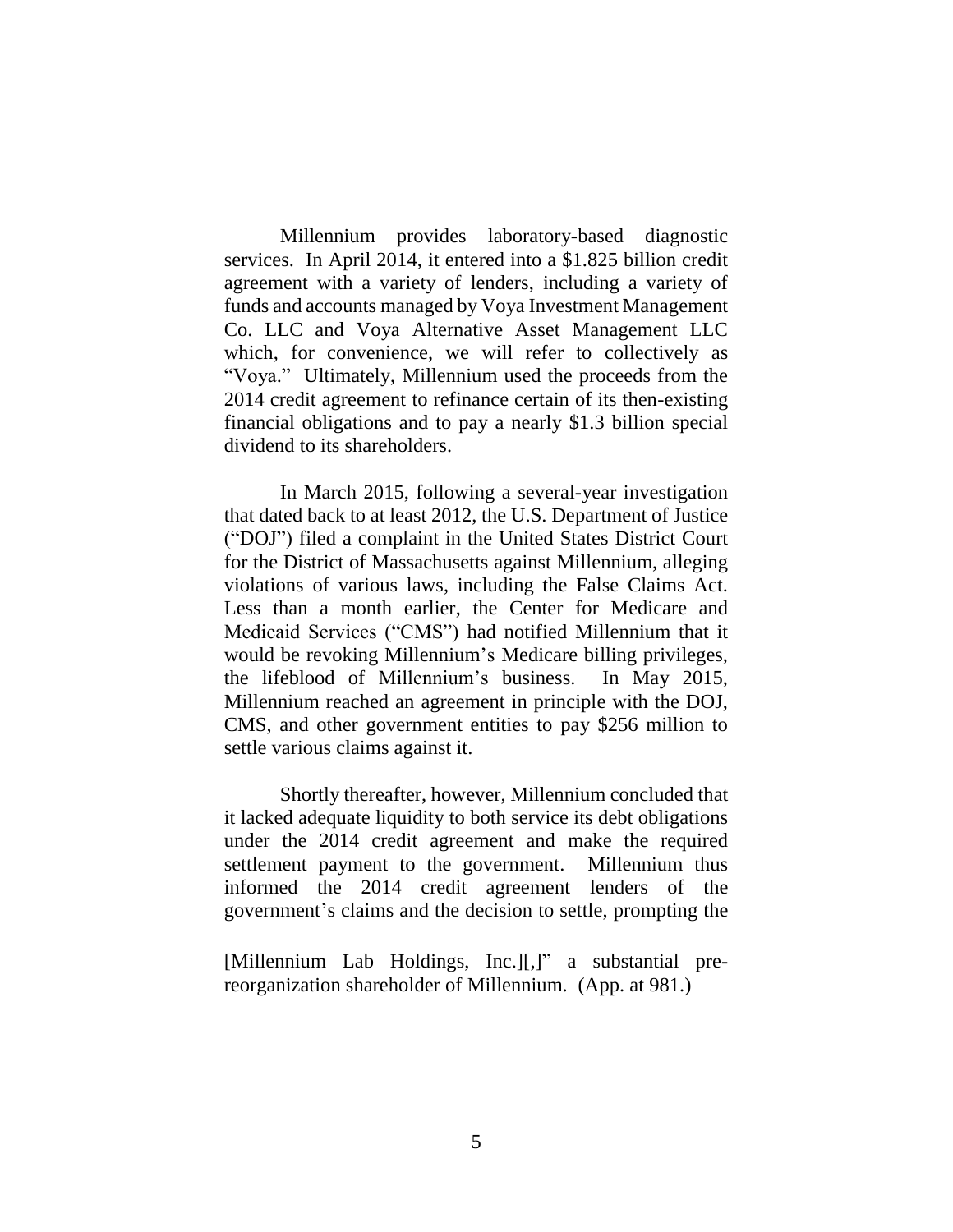formation of an ad hoc group of lenders, of which Voya was a member, to begin working with Millennium and its primary shareholders, TA and Millennium Lab Holdings, Inc. ("MLH"), to negotiate a transaction that would allow the company to satisfy the settlement requirements and restructure its financial obligations. As those negotiations progressed, the ad hoc group began suggesting that there were potential claims against MLH and TA relating to the 2014 credit agreement, including a lack of disclosure regarding the government's investigation into Millennium's business. Millennium, MLH, TA, and the ad hoc group began discussing how to resolve those potential claims.

While negotiating with the ad hoc group, Millennium informed the government that it could not pay the \$256 million settlement without restructuring its other financial obligations. The government ultimately set a deadline of October 2, 2015, "by which the Company was required to finalize a proposal supported by the prepetition lenders and the Equity Holders[.]" (App. at 2231.) That deadline was later pushed to October 16 in exchange for, among other things, a \$50 million settlement deposit to be paid for by Millennium and guaranteed by MLH and TA.

On October 15, 2015, Millennium, its equity holders, and the ad hoc group – Voya excepted – entered into a restructuring support agreement (the "Restructuring Agreement" or "Agreement"), which provided for either an out-of-court restructuring or a Chapter 11 reorganization of Millennium's business. Under the Agreement, MLH and TA agreed to pay \$325 million, which would be used to reimburse Millennium for the \$50 million settlement deposit, pay the remainder of the \$256 million settlement, and cover certain of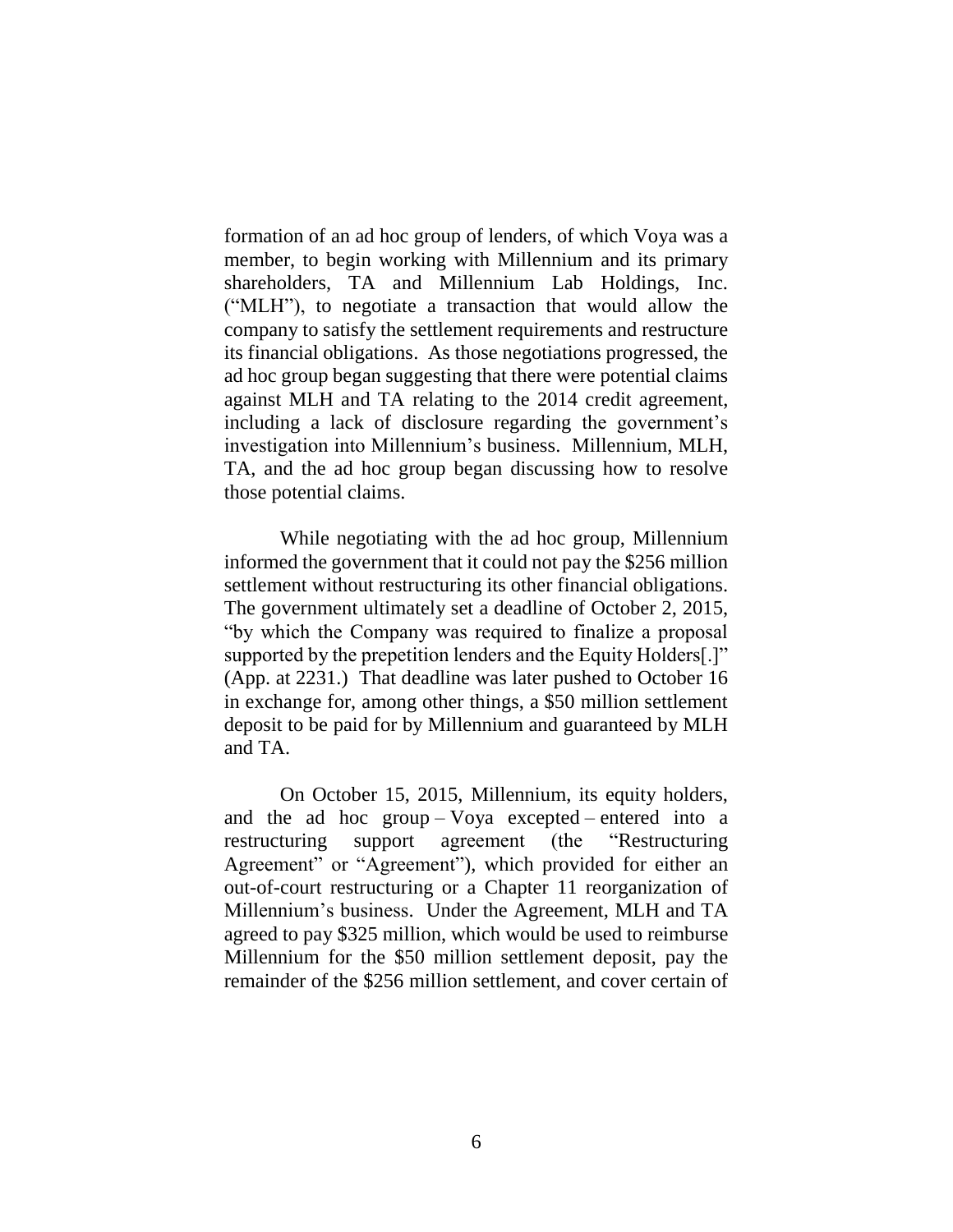Millennium's fees, costs, and working capital requirements. The Agreement also required Millennium's equity holders, including MLH and TA, to transfer 100% of the equity interests in Millennium to the company's lenders. Voya would receive its share of equity in the deal. In exchange, MLH, TA, and various others were to "receive full releases" for themselves and related parties regarding all claims arising from conduct that occurred before the Restructuring Agreement, including anything related to the 2014 credit agreement, and, in the case of a Chapter 11 reorganization, those individuals and entities covered by the Restructuring Agreement were to "be subject to a bar order, an injunction and related protective provisions" to enforce the releases. (App. at 518.) As a result of the Restructuring Agreement, Millennium was able to enter a final settlement with the government on October 16, 2015, which required payment of the settlement deposit in October and payment of the remainder of the settlement by December 30, 2015.

The Restructuring Agreement was reached only after intensive negotiations. Indeed, the negotiations were described by participants as "highly adversarial[,]" "extremely complicated[,]" and at "arm's-length," and in those negotiations "the parties all were represented by sophisticated and experienced professionals." (App. at 2229-30.) MLH and TA rejected the ad hoc group's suggestion of potential claims against them. "[P]rior to substantive negotiations commencing, it did not appear that [MLH and TA] had signaled a willingness to pay even any portion of the proposed … settlement." (App. at 2230.) Rather, they were only "willing to consider a tender of their equity ownership of the Company in exchange for broad general releases[.]" (App. at 2230.)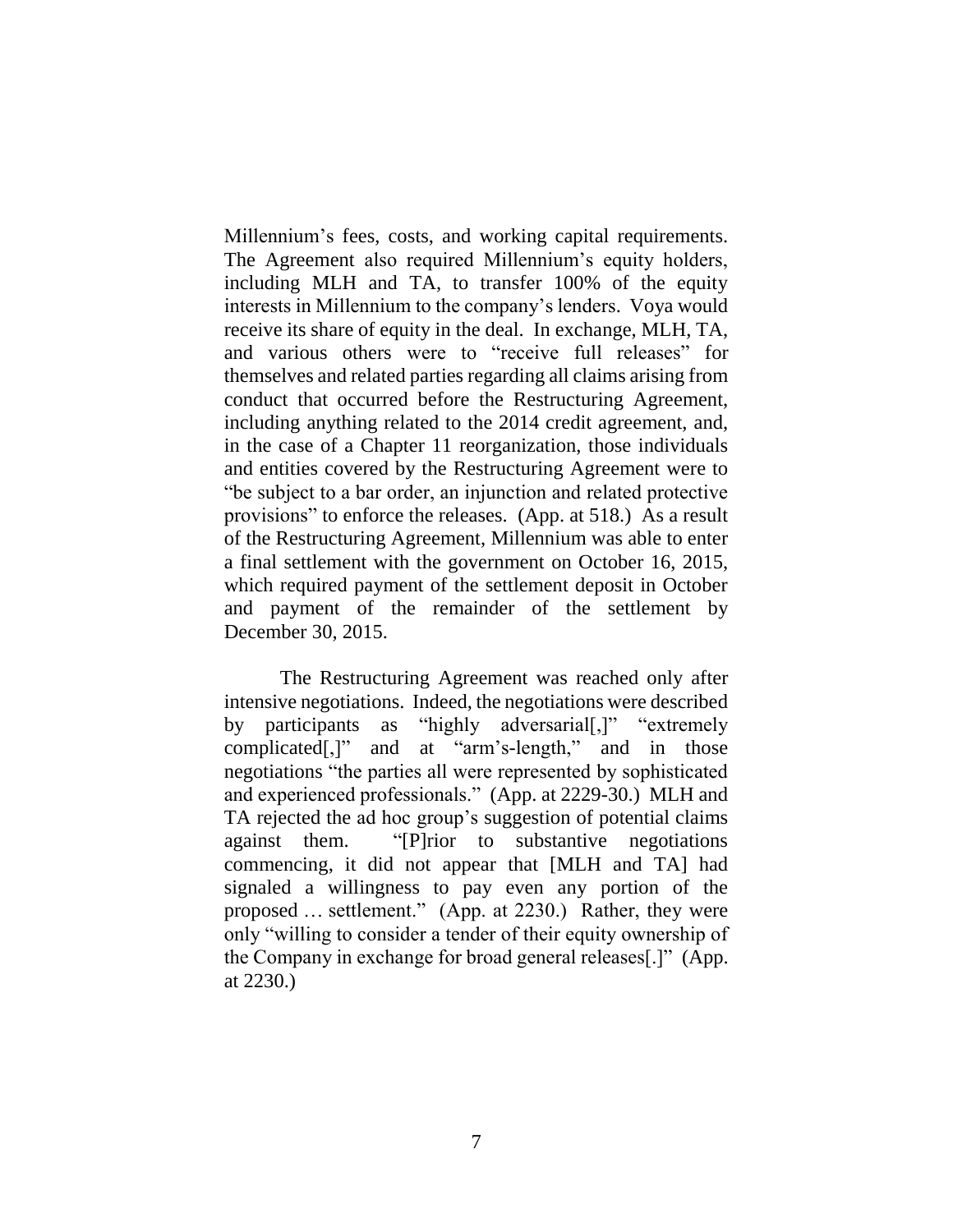From at least mid-August 2015, negotiations took place "on an almost daily basis[.]" (App. at 2231.) Before September 30, however, and despite "extensive negotiations between the Equity Holders and the Ad Hoc Group during the prior months, the Equity Holders' last and 'best' offer was, in addition to turning over the Company's equity to the Lenders, \$275 million[,] and the Ad Hoc Group … had demanded a \$375 million contribution[.]" (App. at 2232-33.)

The impasse was broken during the negotiation session that occurred on September 30. That session was viewed as "do or die" for Millennium and as having "decisive implications for the lenders and the equity" because, if the October 2 deadline was not met, the government would revoke Millennium's Medicare billing privileges. (App. at 2231-32.) In the last event, MLH and TA increased their offer to \$325 million, and the ad hoc group of lenders agreed to the revised terms. According to an individual involved in the negotiations, that deal – later embodied in the Agreement – was "the best possible deal achievable" and left nothing else "on the table[.]" (App. at 2233.)

The release provisions MLH and TA obtained in exchange for their contribution, were, in short, "heavily negotiated among the Debtors, the Equity Holders and the Ad Hoc Group" and necessary to the entire agreed resolution. (App. at 2234.) They "were specifically demanded by the Equity Holders as a condition to making the[ir] contribution" and, without them, MLH and TA "would not have agreed" to the settlement. (App. at 2234.) The contribution was, of course, also necessary to induce the lenders' support of the Agreement. Thus, as stated by both the Bankruptcy Court and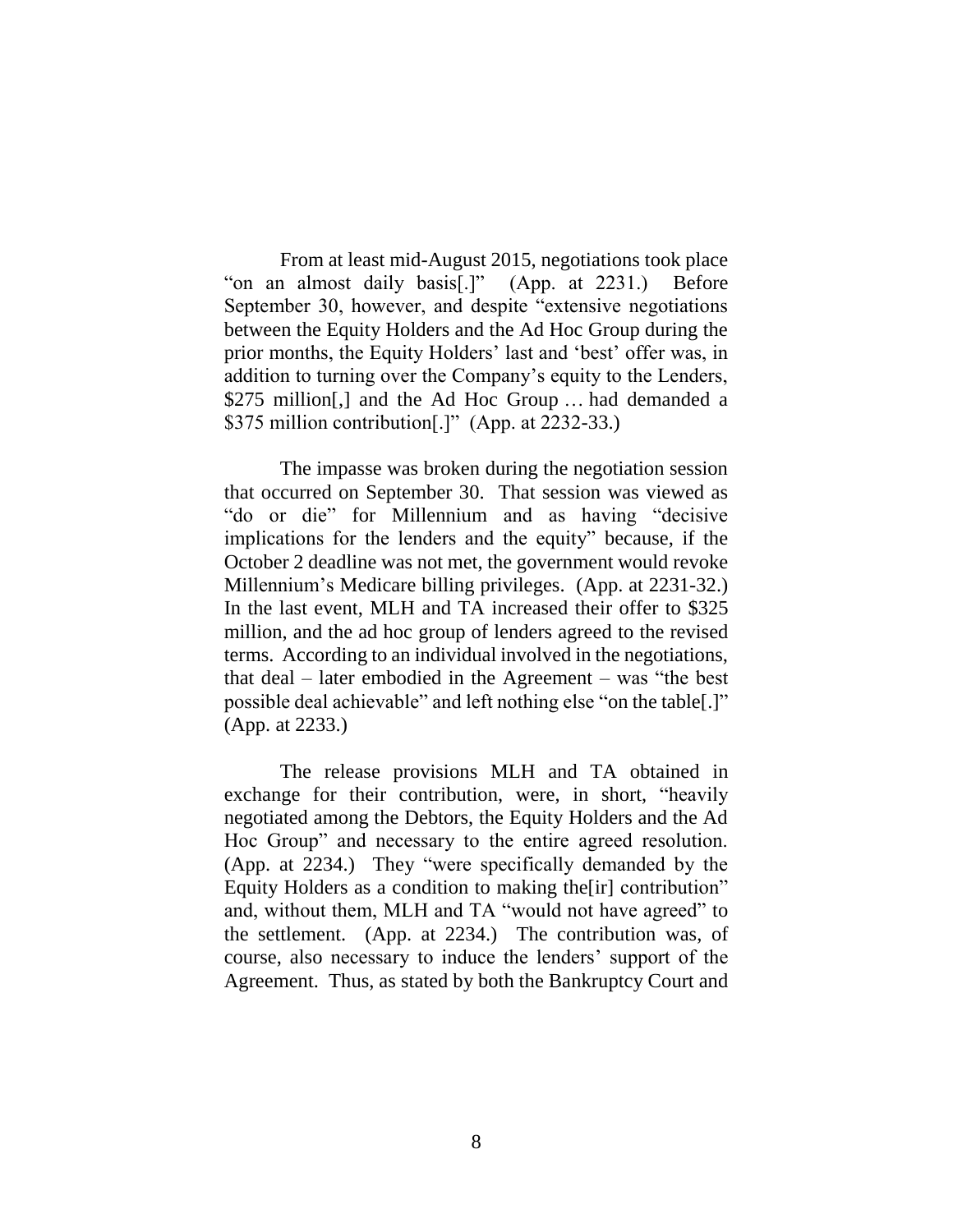District Court after careful fact finding, the deal to avoid corporate destruction would not have been possible without the third-party releases.

After entering into the Restructuring Agreement, the parties thereto initially sought to reorganize Millennium out of court, and "over 93% of the Prepetition Lenders by value" agreed to do so. (App. at 1205.) That, however, was not enough. Voya held out, and Millennium filed its petition for bankruptcy in November 2015. It submitted to the Bankruptcy Court a "Prepackaged Joint Plan of Reorganization of Millennium Lab Holdings II, LLC, et al." that reflected the terms of the Restructuring Agreement.<sup>2</sup> (App. at 407.) The plan contained broad releases, including ones that would bind non-consenting lenders such as Voya, in favor of Millennium, MLH, and TA, among others. Those releases specifically covered any claims "arising out of, or in any way related to in any manner," the 2014 credit agreement. (App. at 416.) To enforce the releases, the plan also provided for a bar order and an injunction prohibiting those bound by the releases from commencing or prosecuting any actions with respect to the claims released under the plan.

Voya objected to confirmation of the plan. $3$  It explained that it intended to assert claims against MLH and TA for what it said were material misrepresentations made in connection

<sup>2</sup> The plan was later amended to eliminate a disputed provision that is not at issue in this appeal.

<sup>&</sup>lt;sup>3</sup> The United States Trustee objected as well. Those objections are not at issue on appeal.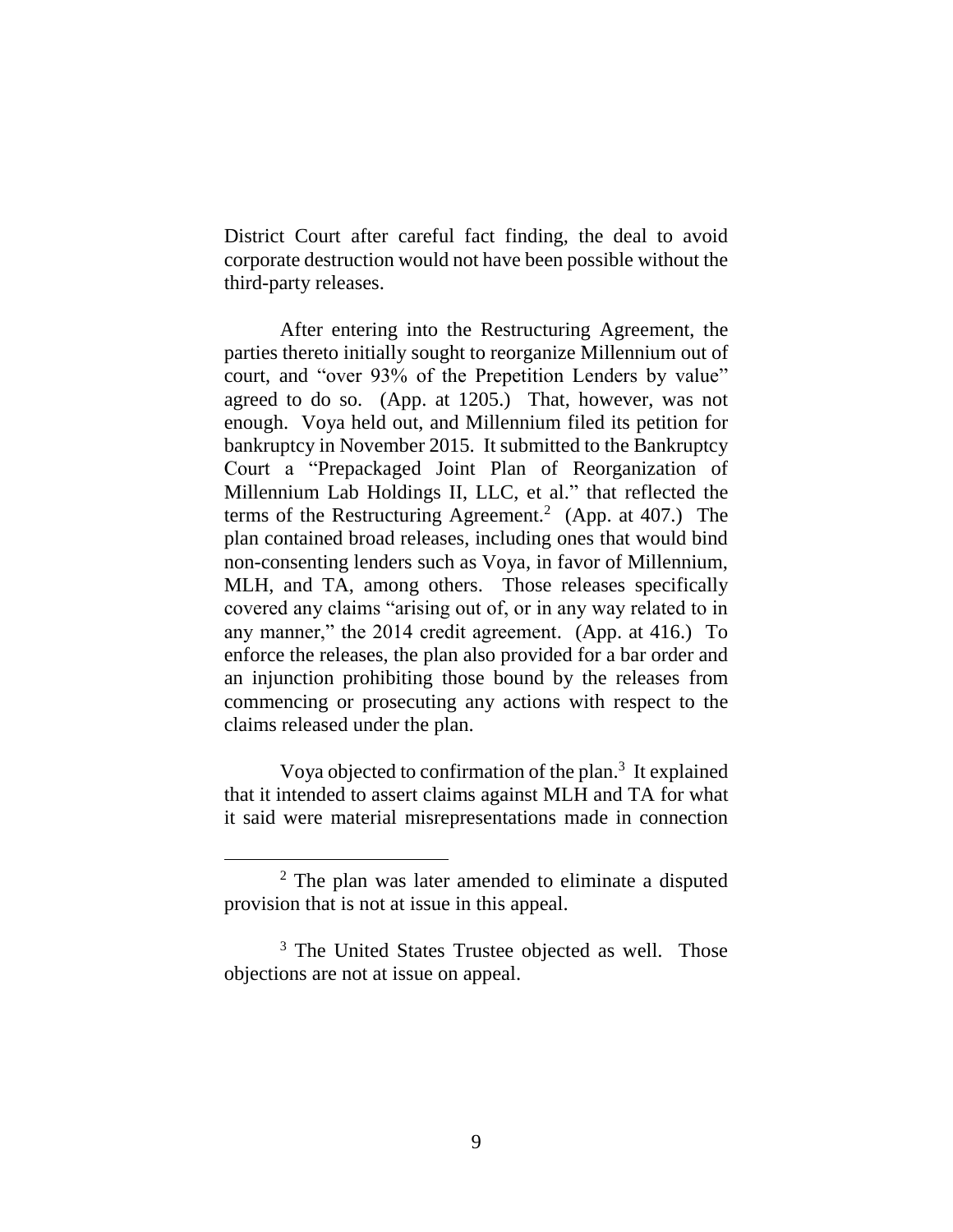with the 2014 credit agreement. In Voya's view, at the time of the credit agreement, Millennium knew of the legal scrutiny it was under by the government but made "affirmative representations … which specifically indicated that there was no investigation pending that could result in a material adverse situation[,]" and Millennium further represented that it was not doing anything potentially illegal. (App. at 1309.) Voya thus asserted that it had significant legal claims against Millennium and Millennium's equity holders, that the releases of the equity holders were unlawful, and that the Bankruptcy Court lacked subject matter jurisdiction to approve them.

The Bankruptcy Court overruled Voya's objections and confirmed the plan on December 14,  $2015<sup>4</sup>$  Voya then appealed to the District Court, arguing, among other things, that the Bankruptcy Court lacked the constitutional authority to order the releases and injunctions. In response, the Appellees, all of whom are named as released parties in the confirmed plan, moved to dismiss, pressing especially that the case is equitably moot. The District Court, however, remanded the case for the Bankruptcy Court to consider whether it – the Bankruptcy Court – had constitutional authority to confirm a plan releasing Voya's claims, in light of the Supreme Court's decision in *Stern v. Marshall*, 564 U.S. 462 (2011).

<sup>&</sup>lt;sup>4</sup> A few days earlier, on December 9, 2015, Voya had filed suit against TA, MLH, and various affiliates in the District Court asserting RICO, RICO conspiracy, fraud and deceit, aiding and abetting fraud, conspiracy to commit fraud, and restitution claims. That case has been stayed pending the present litigation. *ISL Loan Tr. v. TA Assocs. Mgmt., L.P.*, No. 15-cv-1138 (D. Del.) (D.I. 11).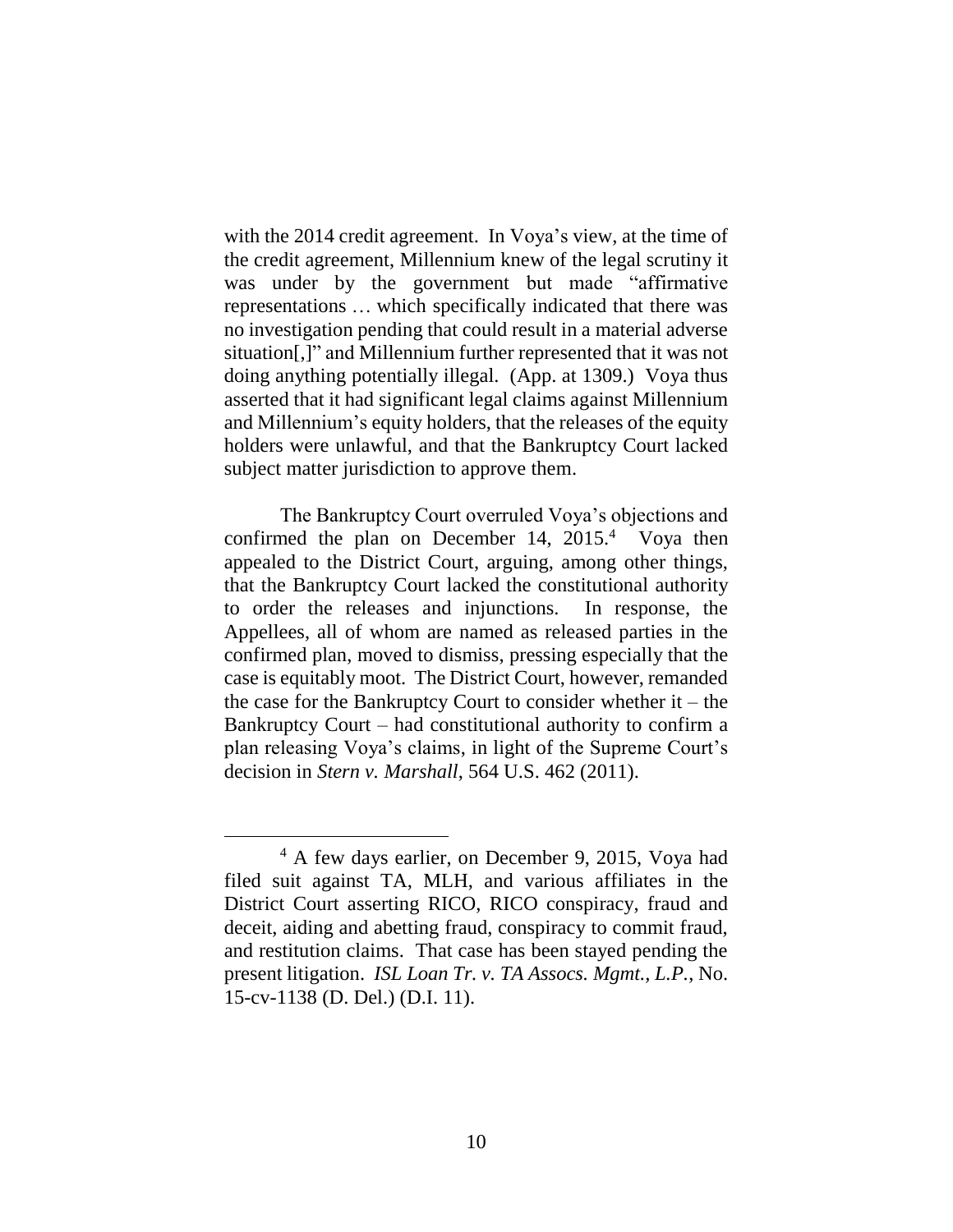On remand, the Bankruptcy Court wrote a detailed and closely reasoned opinion explaining its conclusion that it had constitutional authority. It said that *Stern* is inapplicable when, as in this instance, the proceeding at issue is plan confirmation, and that, even if *Stern* did apply, the limitations imposed by that precedent would be satisfied. Voya appealed and the Appellees moved again to dismiss the matter as equitably moot.

The District Court, in an equally thoughtful opinion, affirmed the Bankruptcy Court's ruling on constitutional authority, reasoning, in relevant part, that *Stern* is inapplicable to plan confirmation proceedings. The Court then dismissed the remainder of Voya's challenges as equitably moot because the releases and related provisions were central to the reorganization plan and excising them would unravel the plan, and because it would be inequitable to allow Voya to benefit from the restructuring while also pursuing claims that MLH and TA had paid to settle. Finally, in the alternative, the District Court reasoned that, even if the Bankruptcy Court lacked constitutional authority to confirm the plan, and even if the appeal were not equitably moot, the District Court itself would affirm the confirmation order by rejecting Voya's challenges on the merits.

This timely appeal followed.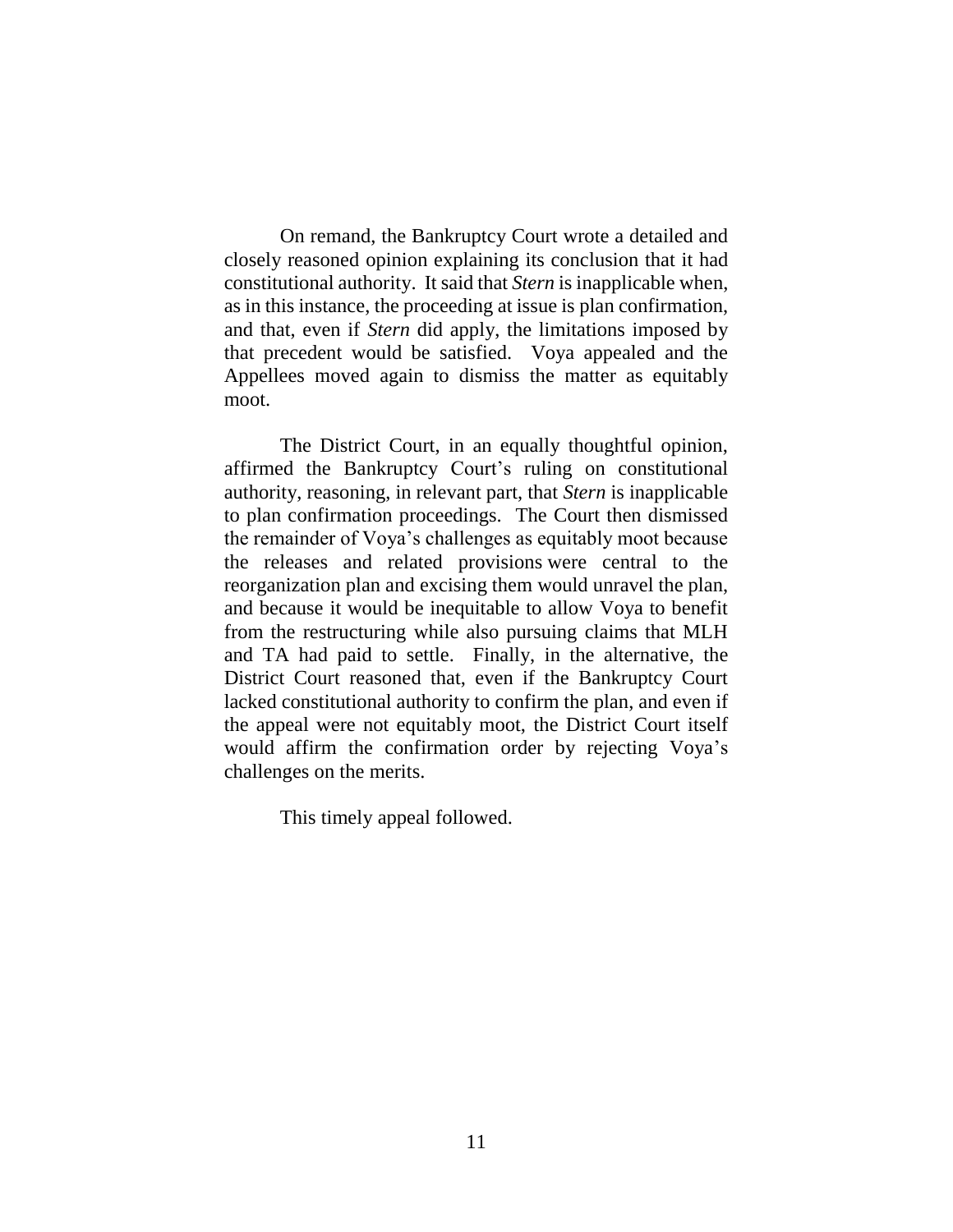#### **II. DISCUSSION**<sup>5</sup>

 $\overline{a}$ 

The Parties press a number of arguments, but we need only address two: first, whether the Bankruptcy Court had constitutional authority to confirm the plan releasing and enjoining Voya's claims against MLH and TA; and second, whether this appeal, including Voya's arguments that the release provisions violate the Bankruptcy Code, is otherwise equitably moot. Because the answer to both of those questions is yes, we will affirm.

<sup>5</sup> While the Bankruptcy Court's authority is at issue, it had jurisdiction to consider this dispute pursuant to 28 U.S.C. §§ 157, 1334. The District Court had jurisdiction under 28 U.S.C. §§ 158(a), 1334, and we have jurisdiction under 28 U.S.C. §§ 158(d), 1291. *U.S. Tr. v. Gryphon at Stone Mansion, Inc.*, 166 F.3d 552, 553 (3d Cir. 1999); *In re Semcrude, L.P.*, 728 F.3d 314, 320 (3d Cir. 2013). "In reviewing the Bankruptcy Court's determinations, we exercise the same standard of review as did the District Court. We therefore review the Bankruptcy Court's legal determinations *de novo* and … its factual determinations for clear error." *In re Wettach*, 811 F.3d 99, 104 (3d Cir. 2016) (citations and internal quotation marks omitted). "We review the [District] Court's equitable mootness determination for abuse of discretion." *In re Semcrude*, 728 F.3d at 320.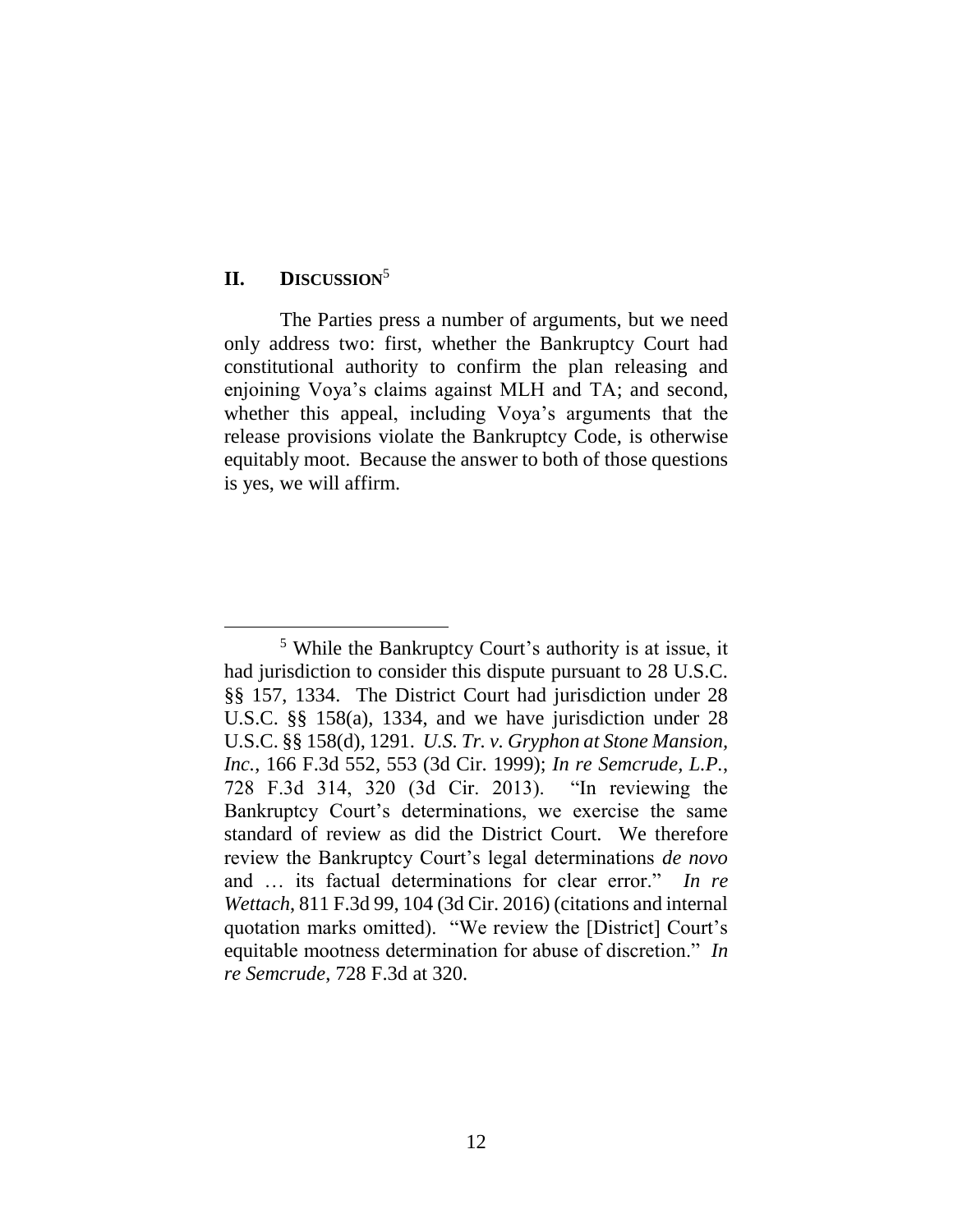## **A. The Bankruptcy Court Possessed the Constitutional Authority to Confirm the Plan Containing the Release Provisions**

Voya's primary argument is that, under the reasoning of *Stern v. Marshall*, the Bankruptcy Court lacked the constitutional authority to confirm a plan releasing its claims. <sup>6</sup> To explain why we disagree, we first consider the reach of *Stern* and then how the decision applies here.

## **i. The Reasoning and Reach of** *Stern v. Marshall*

In *Stern*, the son of a deceased oil magnate filed an adversary complaint in bankruptcy court against his stepmother for defamation and also "filed a proof of claim for the defamation action, meaning that he sought to recover damages for it from [the] bankruptcy estate."<sup>7</sup> 564 U.S. at 470.

<sup>&</sup>lt;sup>6</sup> The parties also contest whether the constitutionality of the Bankruptcy Court's decision is a threshold issue that must be decided before assessing equitable mootness.Since we conclude that the Bankruptcy Court possessed constitutional authority, we need not decide whether there is a set order of operations.

<sup>7</sup> Both the litigation culminating in the Supreme Court's *Stern* decision, and the *Stern* decision itself, received significant public attention based on the litigants' identities. The stepmother was the late Vickie Lynn Marshall, widely known as Anna Nicole Smith. The stepson was the late E. Pierce Marshall, son of the deceased oil magnate, J. Howard Marshall II.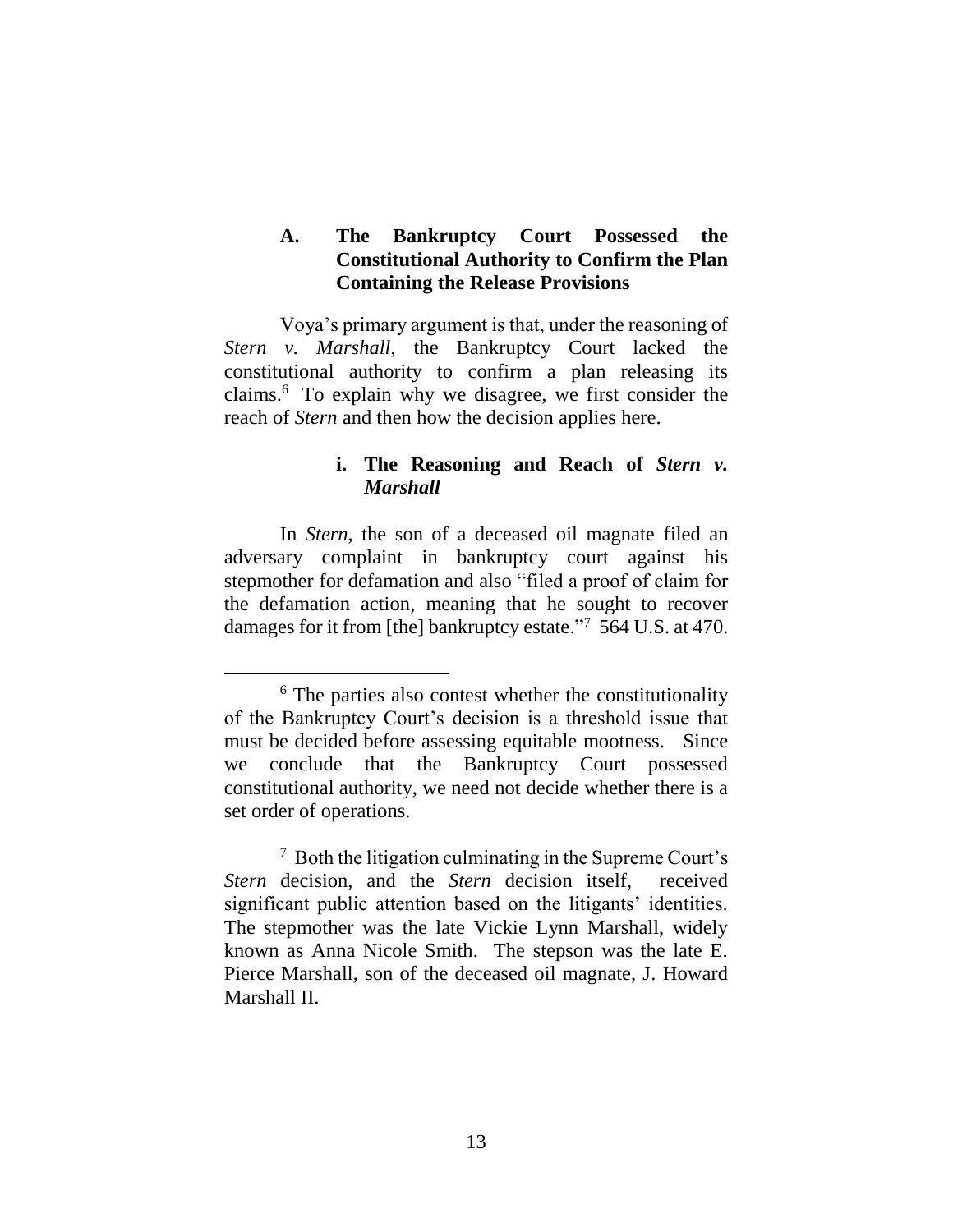The dispute was part of a long running battle over the oil magnate's estate, and the stepmother – who was the debtor in bankruptcy – responded to the defamation claim by asserting truth as a defense and filing her own counterclaim for tortiously interfering with a gift (*i.e.,* a trust of which she would be the beneficiary) that she had expected to receive from her late husband. *Id.* The bankruptcy court granted summary judgment for the stepmother on the defamation claim and then, after a bench trial, ruled in her favor on the tortious interference counterclaim. *Id.*

The main issue before the Supreme Court was whether the bankruptcy court had the authority to adjudicate the counterclaim. The Court first decided that the bankruptcy court was statutorily authorized to do so. *Id.* at 475-78. It said that bankruptcy courts may hear and enter final judgments in what the bankruptcy code frames as "core proceedings," and the Court further ruled that the counterclaim was such a proceeding because, under 28 U.S.C. § 157(b)(2)(C), "core proceedings include 'counterclaims by the [bankruptcy] estate against persons filing claims against the estate.'" *Stern*, 564 U.S. at 475.

Nevertheless, the Supreme Court concluded that the bankruptcy court's actions violated Article III of the U.S. Constitution. *Id.* at 482. Quoting *Northern Pipeline Construction Company v. Marathon Pipe Line Company*, 458 U.S. 50, 90 (1982) (Rehnquist, J., concurring in judgment), the Court reasoned that, "[w]hen a suit is made of 'the stuff of the traditional actions at common law tried by the courts at Westminster in 1789,' and is brought within the bounds of federal jurisdiction, the responsibility for deciding that suit rests with Article III judges in Article III courts." *Stern*, 564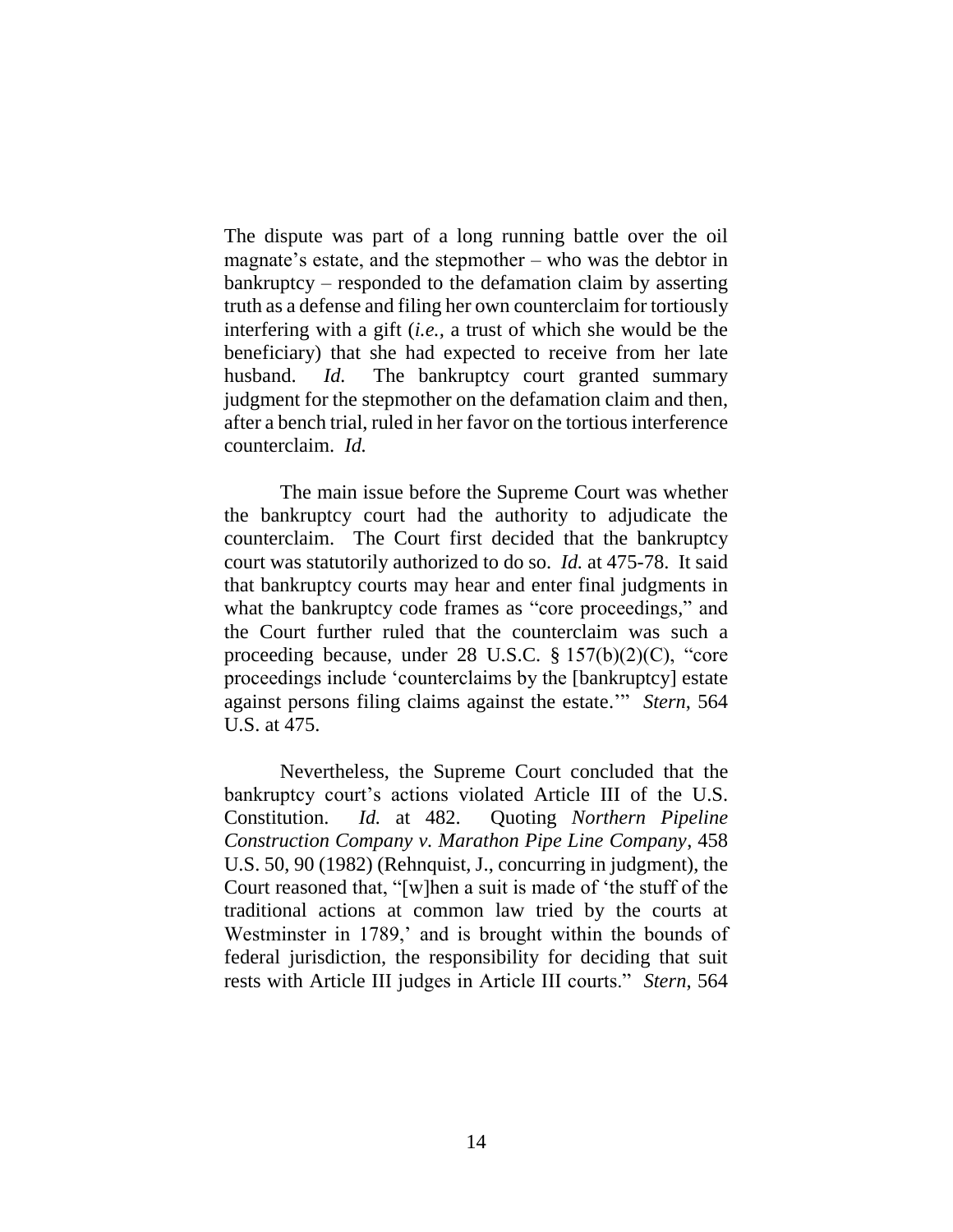U.S. at 484. The bankruptcy court had gone beyond constitutional limits when it "exercised the 'judicial Power of the United States' in purporting to resolve and enter final judgment on a state common law claim[.]" *Id.* at 487.

The Supreme Court went on to explain that the counterclaim also not did fall within the "public rights" exception to the exercise of judicial power contemplated by Article III. Under the public rights exception, Congress may constitutionally allocate to "legislative" – *i.e.,* non-Article III – courts the authority to resolve disputes that arise "in connection with the performance of the constitutional functions of the executive or legislative departments[.]" *Id*. at 489 (citation omitted). Although acknowledging that the exception is not well defined, the Court explained that it is generally limited to "cases in which the claim at issue derives from a federal regulatory scheme, or in which resolution of the claim by an expert Government agency is deemed essential to a limited regulatory objective within the agency's authority." *Id.* at 490. The Court had little difficulty concluding that the stepmother's counterclaim, which arose "under state common law between two private parties," and, at best, had a highly tenuous connection to federal law, did not "fall within any of the varied formulations of the public rights exception[.]" *Id.* at 493. But the Court made clear that it had never decided and was not then deciding whether "the restructuring of debtor-creditor relations is in fact a public right." *Id.* at 492 n.7 (citation omitted).

The Supreme Court also rejected the stepmother's argument that her counterclaim could be decided in bankruptcy court because the stepson had filed a proof of claim. *Id.* at 495. In doing so, though, the Court interpreted two of its previous opinions as concluding that matters arising in the claims-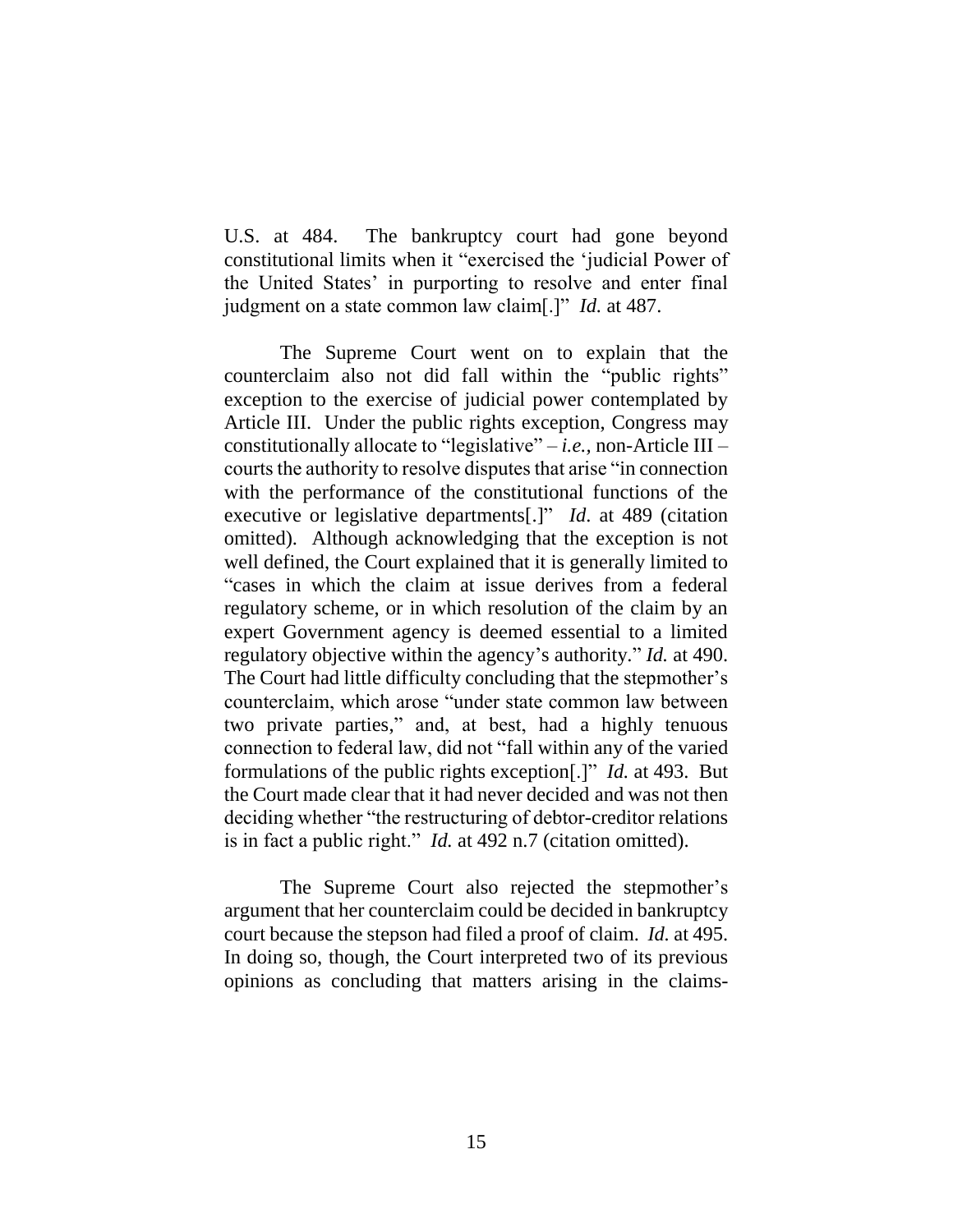approval process could be adjudicated by a bankruptcy court. *Id.* at 495-97. The Court said that *Katchen v. Landy*, 382 U.S. 323 (1966), stood for the proposition that a "voidable preference claim" could be decided by a bankruptcy adjudicator "because it was not possible for the [adjudicator] to rule on the creditor's proof of claim without first resolving the voidable preference issue." *Stern,* 564 U.S. at 496. It further observed that its decision in *Langenkamp v. Culp*, 498 U.S. 42 (1990) (per curiam), was "to the same effect" and had concluded "that a preferential transfer claim can be heard in bankruptcy when the allegedly favored creditor has filed a claim, because *then* [*i.e.*, after the creditor's claim has been filed,] 'the ensuing preference action by the trustee become[s] integral to the restructuring of the debtor-creditor relationship.'" *Stern,* 564 U.S. at 497 (second alteration in original) (citation omitted). The Court distinguished that situation from the dispute before it in *Stern* because there was little overlap between the debtor-stepmother's tortious interference counterclaim and the creditor-stepson's defamation claim and "there was never any reason to believe that the process of adjudicating [the] proof of claim would necessarily resolve [the] counterclaim." *Id.* Finally, it explained that, "[i]n both *Katchen* and *Langenkamp*, … the trustee bringing the preference action was asserting a right of recovery created by federal bankruptcy law[,]" but the stepmother's counterclaim was "in no way derived from or dependent upon bankruptcy law; it [was] a state tort action that exist[ed] without regard to any bankruptcy proceeding." *Id.* at 498-99. The Court concluded by saying "that Congress may not bypass Article III simply because a proceeding may have *some* bearing on a bankruptcy case[.]" *Id*. at 499. In language central to the issue before us, the Court said, "the question is whether the action at issue stems from the bankruptcy itself or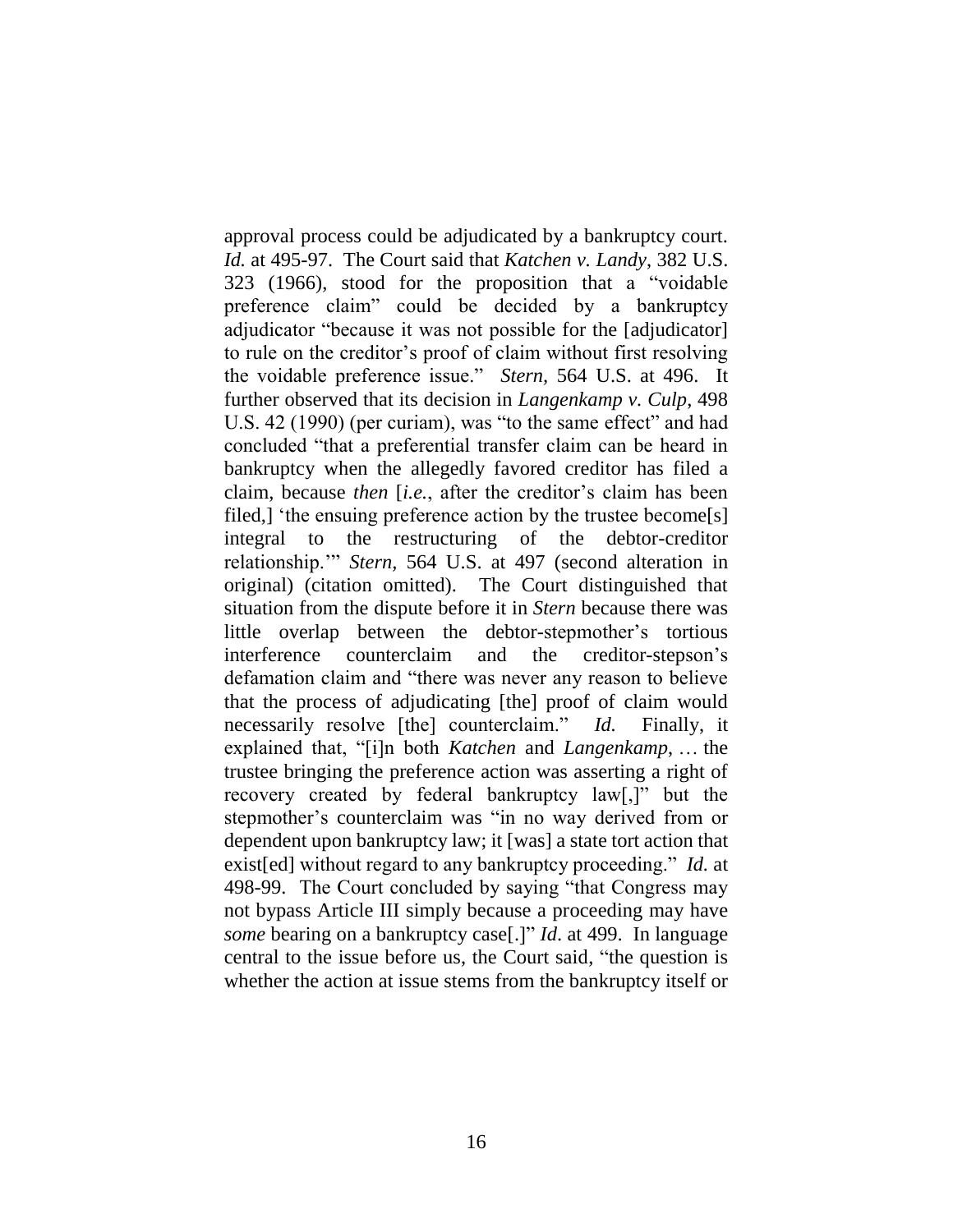would necessarily be resolved in the claims allowance process." *Id.*

*Stern* makes several points that are important here. First, bankruptcy courts may violate Article III even while acting within their statutory authority in "core" matters. *Cf. Exec. Benefits Ins. Agency v. Arkison*, 573 U.S. 25, 30-31 (2014) (describing "*Stern* claims" as "claim[s] designated for final adjudication in the bankruptcy court as a statutory matter, but prohibited from proceeding in that way as a constitutional matter"). Thus, even in cases in which a bankruptcy court exercises its "core" statutory authority, it may be necessary to consider whether that exercise of authority comports with the Constitution.

Second, a bankruptcy court is within constitutional bounds when it resolves a matter that is integral to the restructuring of the debtor-creditor relationship. The *Stern* Court relied on *Katchen* and *Langenkamp* as examples of a bankruptcy court's constitutionally appropriate adjudication of claims. Of particular note, and as quoted earlier, the Court in discussing *Langenkamp* said that it held there that a particular "claim can be heard in bankruptcy when the … creditor has filed a claim, because *then* 'the ensuing preference action by the trustee become[s] integral to the restructuring of the debtorcreditor relationship.'" *Stern*, 564 U.S. at 497 (alteration in original) (citation omitted). In other words, the Court concluded that bankruptcy courts can constitutionally decide matters arising in the claims-allowance process, and they can do that because matters arising in the claims-allowance process are integral to the restructuring of the debtor-creditor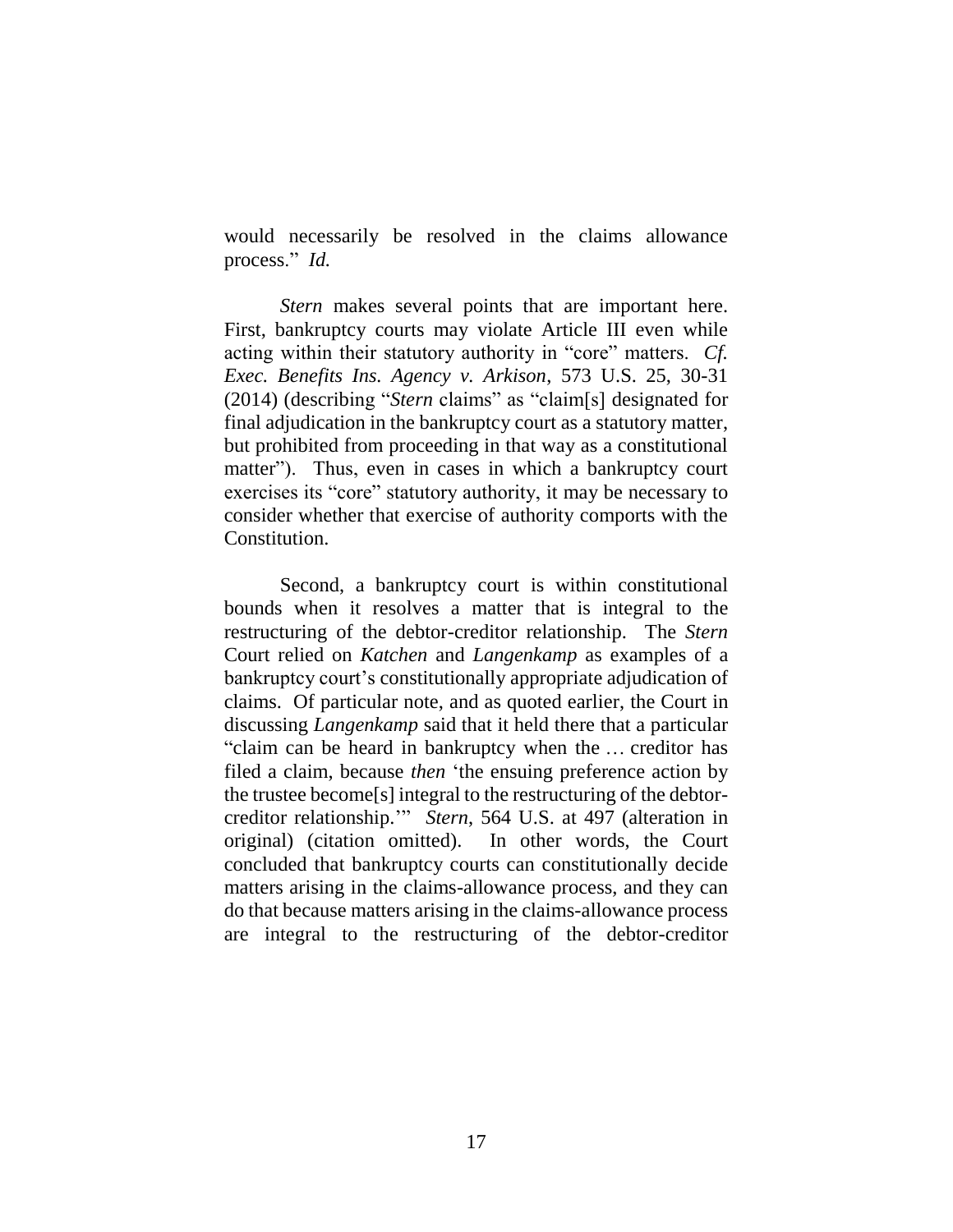relationship.<sup>8</sup> *Id.* at 492 n.7, 497 (citations omitted). Furthermore, the Supreme Court made it clear that, for there to be constitutional authority, a matter need not stem from the bankruptcy itself. That is evident from its declaration of a twopart disjunctive test. The Court said that "the question [governing the extent to which a bankruptcy court may

<sup>8</sup> Again, and as noted on page 15 *supra*, we recognize that the Supreme Court declined to determine whether, as a general matter, "restructuring of debtor-creditor relations is in fact a public right." *Stern*, 564 U.S. at 492 n.7 (citation omitted). Thus, the Court's conclusion that bankruptcy courts can decide matters integral to the restructuring of debtorcreditor relations may not have been grounded in public rights doctrine. Indeed, Chief Justice Roberts, the author of *Stern*, has suggested as much. *Cf. Wellness Int'l Network, Ltd. v. Sharif*, 135 S. Ct. 1932, 1951 (2015) (Roberts, C.J., dissenting) ("Our precedents have also recognized an exception to the requirements of Article III for certain bankruptcy proceedings. When the Framers gathered to draft the Constitution, English statutes had long empowered nonjudicial bankruptcy 'commissioners' to collect a debtor's property, resolve claims by creditors, order the distribution of assets in the estate, and ultimately discharge the debts. This historical practice, combined with Congress's constitutional authority to enact bankruptcy laws, confirms that Congress may assign to non-Article III courts adjudications involving 'the restructuring of debtor-creditor relations, which is at the core of the federal bankruptcy power.'" (internal citations omitted)). We need not identify the theory behind the Supreme Court's conclusion, however, because, regardless, "we are bound to follow [the Court's] teachings [.]" *St. Margaret Mem'l Hosp. v. NLRB*, 991 F.2d 1146, 1154 (3d Cir. 1993).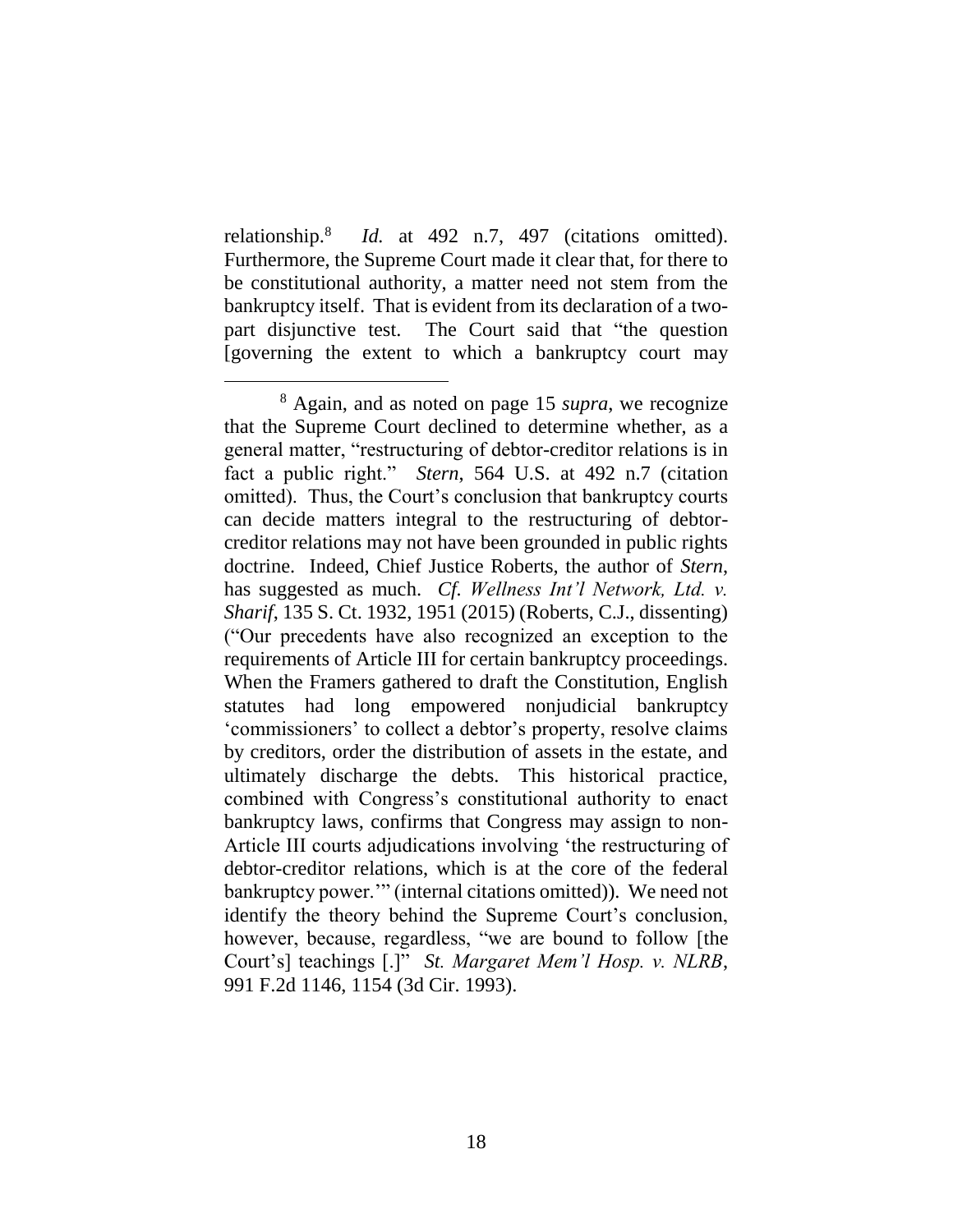constitutionally exercise power] is whether the action at issue stems from the bankruptcy itself *or would necessarily be resolved in the claims allowance process*." *Id.* at 499 (emphasis added).

The third take-away from *Stern* is that, when determining whether a bankruptcy court has acted within its constitutional authority, courts should generally focus not on the category of the "core" proceeding but rather on the content of the proceeding. The *Stern* Court never said that *all* counterclaims by a debtor are beyond the reach of bankruptcy courts. Rather, it explained that those that do not "stem[] from the bankruptcy itself or would [not] necessarily be resolved in the claims allowance process" (and therefore would not be integral to the restructuring of the debtor-creditor relationship) must be decided by Article III courts. *Id.* at 497, 499. And, the Court looked to the content of the debtor's counterclaim in applying that test. It compared the factual and legal determinations necessary to resolve the tortious interference counterclaim to those necessary to resolve the defamation claim to assess whether the counterclaim would necessarily be resolved in the claims-allowance process, and it looked to the basis for the counterclaim to determine whether it stemmed from the bankruptcy itself.<sup>9</sup> *Id.* at 498-99.

<sup>&</sup>lt;sup>9</sup> To be sure, the Supreme Court made clear that the claims-allowance process – a core proceeding under 28 U.S.C.  $\S 157(b)(2)(B) - is$  per se integral to the restructuring of the debtor-creditor relationship and, therefore, that the category of proceeding is controlling in that context. *Stern*, 564 U.S. at 497-99. But we have no guidance as to whether any other categories of core proceedings might be treated similarly.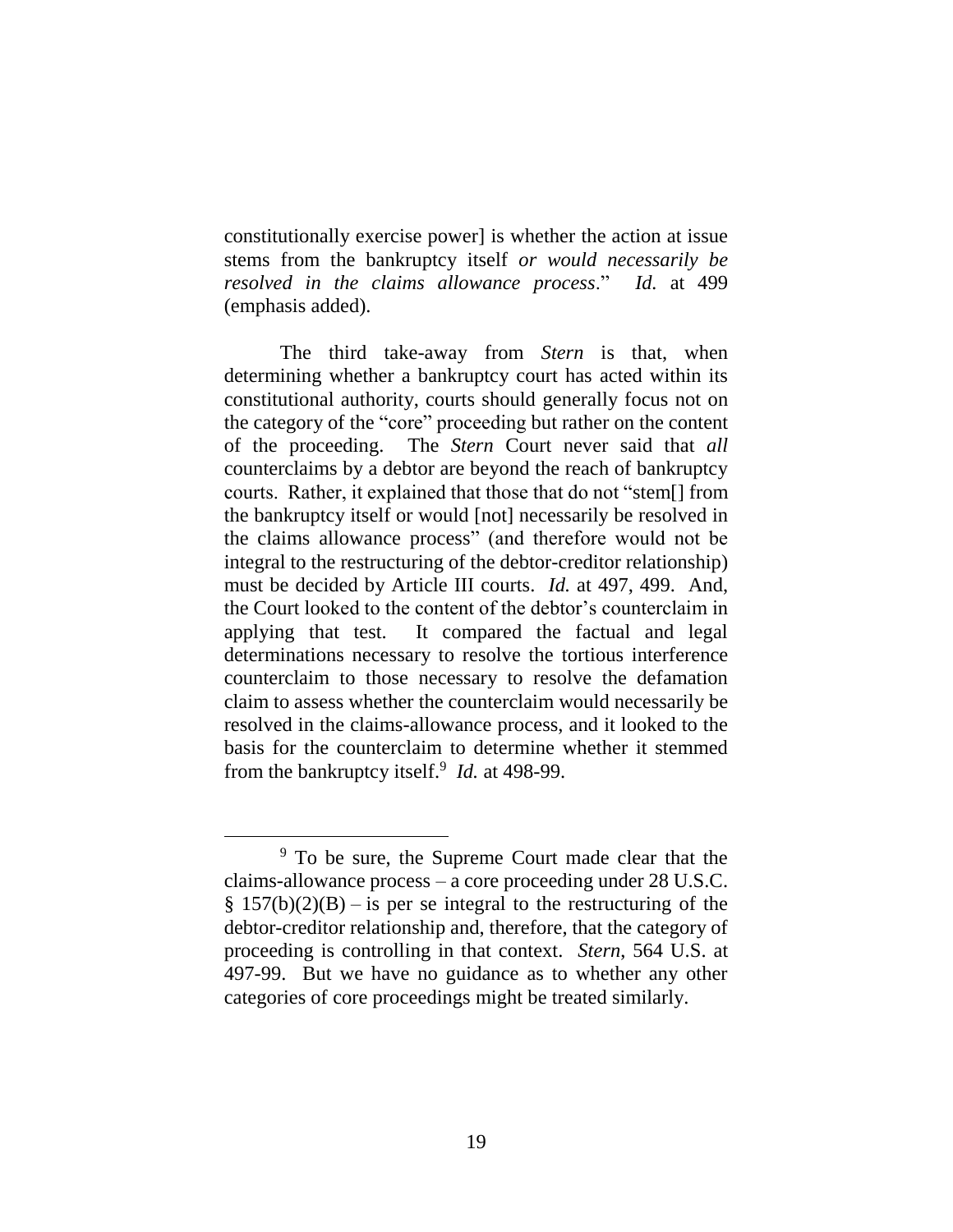In sum, *Stern* teaches that the exercise of "core" statutory authority by a bankruptcy court can implicate the limits imposed by Article III. Such an exercise of authority is permissible if it involves a matter integral to the restructuring of the debtor-creditor relationship. And, in determining whether that is the case, we can consider the content of the "core" proceeding at issue.

#### **ii. The Bankruptcy Court Had Constitutional Authority Under** *Stern*

Applying the foregoing principles to the case at hand leads to the conclusion that the Bankruptcy Court possessed constitutional authority to confirm the plan containing the release provisions. The Bankruptcy Court indisputably had "core" statutory authority to confirm the plan. *See* 28 U.S.C. § 157(b)(2)(L) ("Core proceedings include, but are not limited to …[,] confirmations of plans[.]"). The question is whether, looking to the content of the plan, the Bankruptcy Court was resolving a matter integral to the restructuring of the debtorcreditor relationship.<sup>10</sup> The only terms at issue are the provisions releasing and enjoining Voya's claims.

Those provisions were thoroughly and thoughtfully addressed by the Bankruptcy Court. It held that "[t]he injunctions and releases provisions are critical to the success of the Plan" because, "[w]ithout the releases, and the enforcement of such releases through the Plan's injunction provisions, the

<sup>&</sup>lt;sup>10</sup> The Appellees argue that a bankruptcy court can always constitutionally confirm a plan. We have our doubts about so broad a statement but we do not need to address it to decide this case.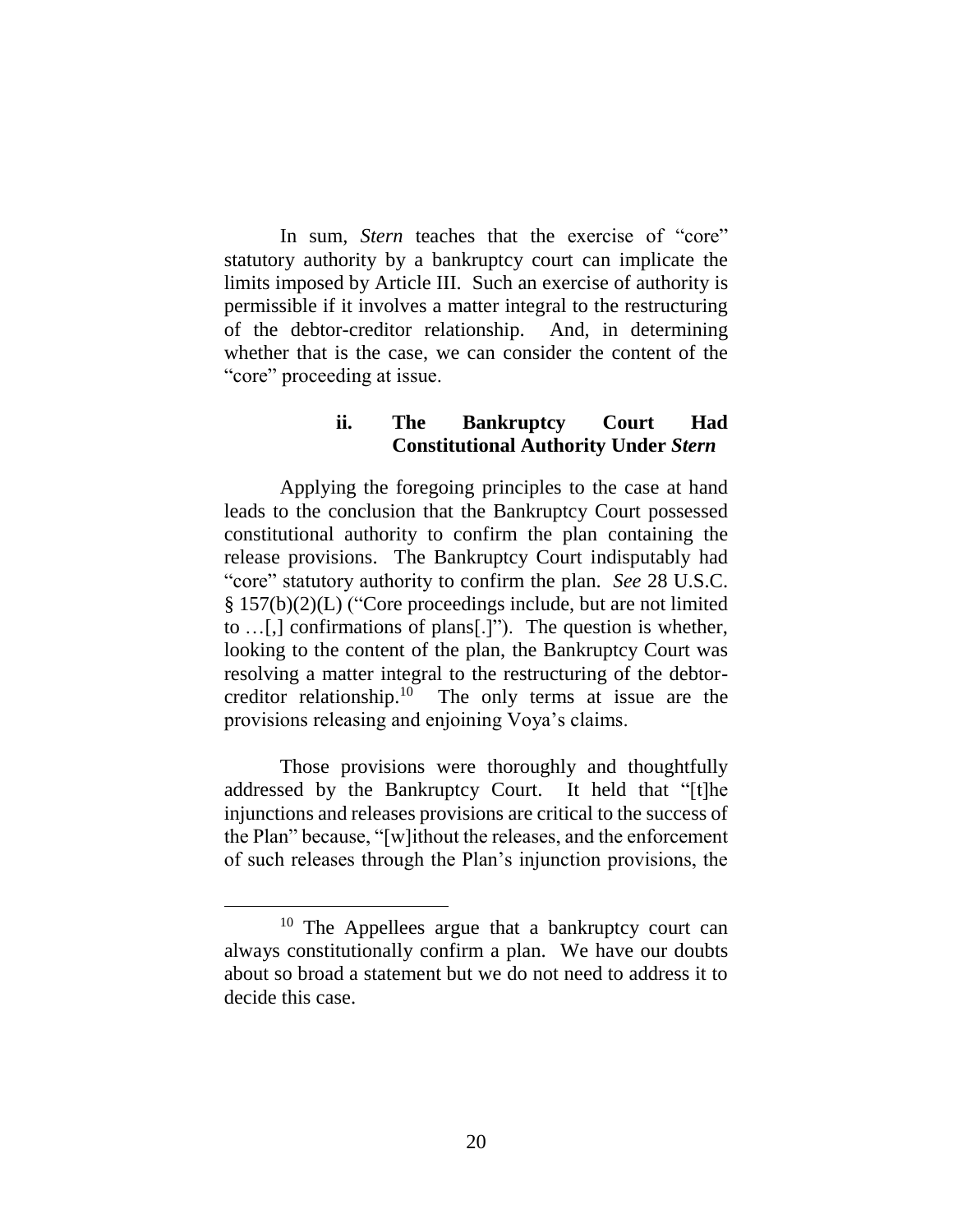Released Parties [would not be] willing to make their contributions under the Plan" and, "[a]bsent those contributions, the Debtors [would] be unable to satisfy their obligations under the USA Settlement Agreements [*i.e.*, the settlement with the government] and no chapter 11 plan [would] be feasible and the Debtors would likely [have] shut down upon the revocation of their Medicare enrollment and billing privileges." (App. at 24; *see also* App. at 3596, 3598 (the Bankruptcy Court stating that "it is clear that the releases are necessary to both obtaining the funding and consummating a plan" and that "[w]ithout [MLH and TA's] contributions, there is no reorganization").) Those conclusions are well supported by the record. (App. at 1575-80, 2230, 2233-35; D. Ct. D.I. 25-2, at \*233-34.)Indeed, the record makes abundantly clear that the release provisions – agreed to only after extensive, arm's length negotiations – were absolutely required to induce MLH and TA to pay the funds needed to effectuate Millennium's settlement with the government and prevent the government from revoking Millennium's Medicare billing privileges. Absent MLH and TA's payment, the company could not have paid the government, with the result that liquidation, not reorganization, would have been Millennium's sole option. Restructuring in this case was possible only because of the release provisions.

To Voya, that point is irrelevant.<sup>11</sup> Voya contends that *Stern* demands an Article III adjudicator decide its RICO/fraud claims because those claims do not stem from the bankruptcy itself and would not be resolved in the claims-allowance process. It asserts that the limiting phrase from *Stern*, *i.e.*,

 $11$  In fact, Voya does not even argue in its briefing that the release provisions were not integral to the restructuring.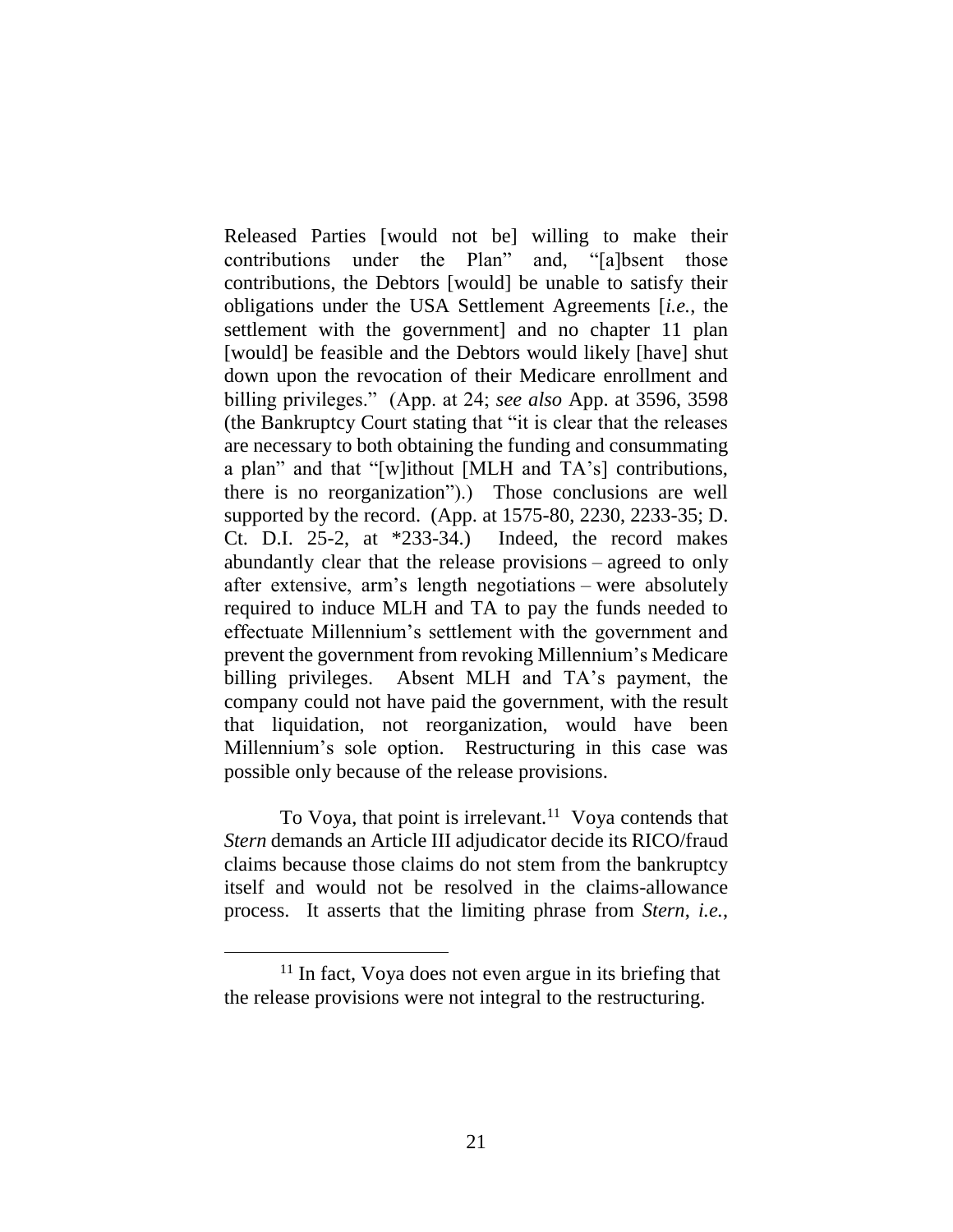"necessarily be resolved in the claims allowance process[,]" cannot be stretched to cover all matters integral to the restructuring. (Opening Br. at 31.) In that regard, Voya argues that an assertion that something is "integral to the restructuring" is really "nothing more than a description of *the claims allowance process*." (Reply Br. at 13.)

That argument fails primarily because it is not faithful to what *Stern* actually says. Had the *Stern* Court meant its "integral to the restructuring" language to be limited to the claims-allowance process, it would not have said that a bankruptcy court may decide a matter when a "creditor has filed a claim, because *then*" – adding its own emphasis to that word – "the ensuing preference action by the trustee become[s] integral to the restructuring of the debtor-creditor relationship." 564 U.S. at 497 (alteration in original). That phrasing makes clear that the reason bankruptcy courts may adjudicate matters arising in the claims-allowance process is because those matters are integral to the restructuring of debtor-creditor relations, not the other way around. And, as the Appellees correctly observe, *Stern* is not the first time that the Supreme Court has so indicated. In *Granfinanciera, S.A. v. Nordberg*, 492 U.S. 33 (1989) – a case that the *Stern* Court viewed as informing its Article III jurisprudence, 564 U.S. at 499 – the Court answered first whether an action arose in the claims-allowance process and only then whether it was otherwise integral to the restructuring of debtor-creditor relations. *See Granfinanciera*, 492 U.S. at 58 ("Because petitioners here … have not filed claims against the estate, respondent's fraudulent conveyance action does not arise 'as part of the process of allowance and disallowance of claims.' Nor is that action integral to the restructuring of debtor-creditor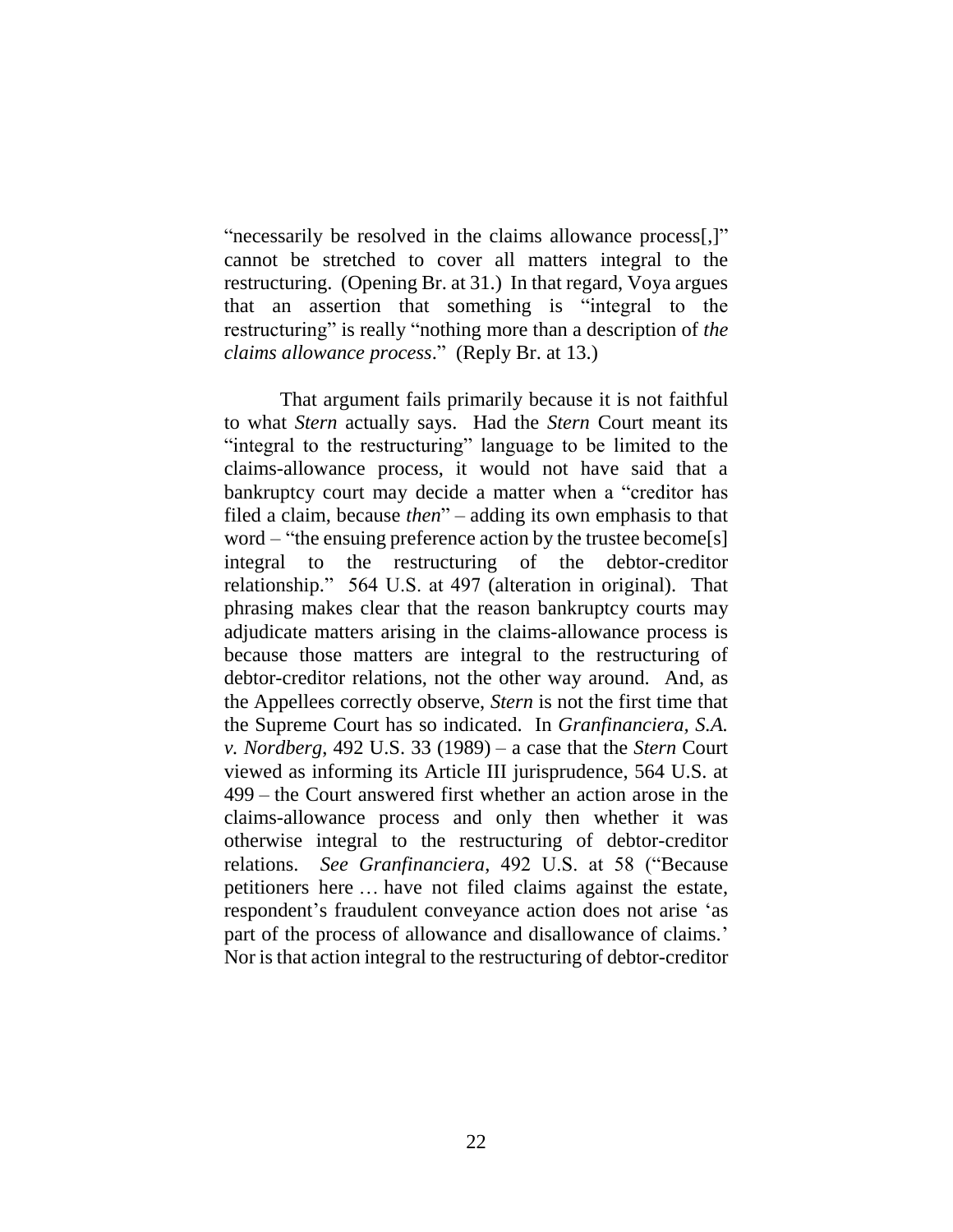relations.").<sup>12</sup> If the first step in that analysis were all that was relevant, the second step would not have been taken.

<sup>&</sup>lt;sup>12</sup> Voya makes two additional arguments regarding the proper interpretation of *Stern*: that courts of appeals have interpreted *Stern* as centered on the claims-allowance process, and that the phrase "integral to the restructuring" is not supported by the Supreme Court's public rights jurisprudence. As to the former, we are not convinced that the out-of-circuit cases Voya cites are inconsistent with our reading of *Stern*. *Stern* on its face governed in those cases, so, unlike here, the courts had no need to extract a principle beyond *Stern*'s plain terms. *See In re Renewable Energy Dev. Corp.*, 792 F.3d 1274, 1279 (10th Cir. 2015) (concluding that *Stern* provided "all the guidance we need to answer this appeal" because the case involved the assertion that state law legal malpractice claims against the bankruptcy trustee by clients of the trustee in his capacity as an attorney should be heard in bankruptcy court simply because the malpractice claims were "factually 'intertwined' with the bankruptcy proceedings"); *In re Fisher Island Invs., Inc.*, 778 F.3d 1172, 1192 (11th Cir. 2015) (holding that *Stern* did not apply to bar bankruptcy court adjudication of a claim where, among other things, that claim "was 'necessarily resolve[d]' by the bankruptcy court through the process of adjudicating the creditors' claims" (alteration in original) (citation omitted)); *In re Glob. Technovations Inc.*, 694 F.3d 705, 722 (6th Cir. 2012) (holding that a bankruptcy court's resolution of one issue was permissible under *Stern*  because it was not possible to rule on a proof of claim without deciding the issue, and concluding that the bankruptcy court could decide a second issue that could have been necessary to ruling on a proof of claim but turned out not to be because the court did "not believe that *Stern* requires a court to determine,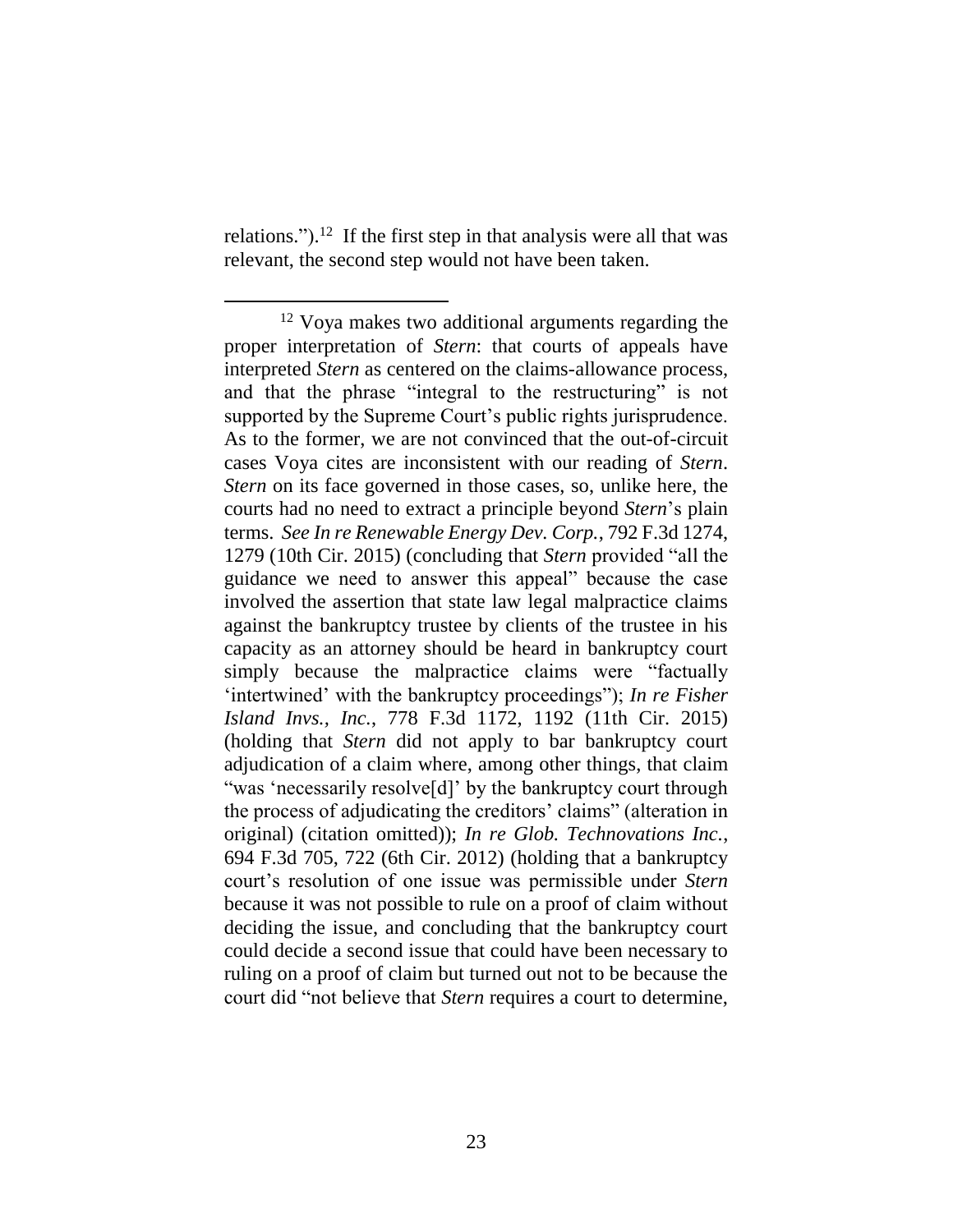Voya also raises a "floodgate" argument, saying that, if we allow bankruptcy courts to approve releases merely because they appear in a plan, bankruptcy courts' powers would be essentially limitless and that an "integral to the restructuring" rule would mean that bankruptcy courts could approve releases simply because reorganization financers

Voya's second argument, that the rule we adopt today would not comport with the Supreme Court's public rights doctrine, similarly is unavailing. As already noted (*see supra* n. 8), the precise basis for the Court's "integral to the restructuring" conclusion is unstated, and does not necessarily flow from the Court's public rights jurisprudence.

in advance, which facts will ultimately prove strictly necessary"); *In re Bellingham Ins. Agency, Inc.*, 702 F.3d 553, 564-65 (9th Cir. 2012) (holding that a bankruptcy court could not resolve a fraudulent conveyance action similar to that in *Granfinanciera* – which the *Stern* Court made clear could not have been adjudicated by a bankruptcy court – because it "need not necessarily have been resolved in the course of allowing or disallowing the claims against the…estate"); *In re Ortiz*, 665 F.3d 906, 909, 912, 914 (7th Cir. 2011) (concluding that claims could not be decided by a bankruptcy court because the case essentially matched *Stern*); *see also In re Ortiz*, 665 F.3d at 914 ("Non-Article III judges may hear cases when the claim arises 'as part of the process of allowance and disallowance of claims,' or when the claim becomes 'integral to the restructuring of the debtor-creditor relationship[.]'" (citations omitted)). Voya also cites our decision in *Billing v. Ravin, Greenberg & Zackin, P.A.*, 22 F.3d 1242 (3d Cir. 1994), but that decision predates *Stern* and offers no insight into how best to interpret it.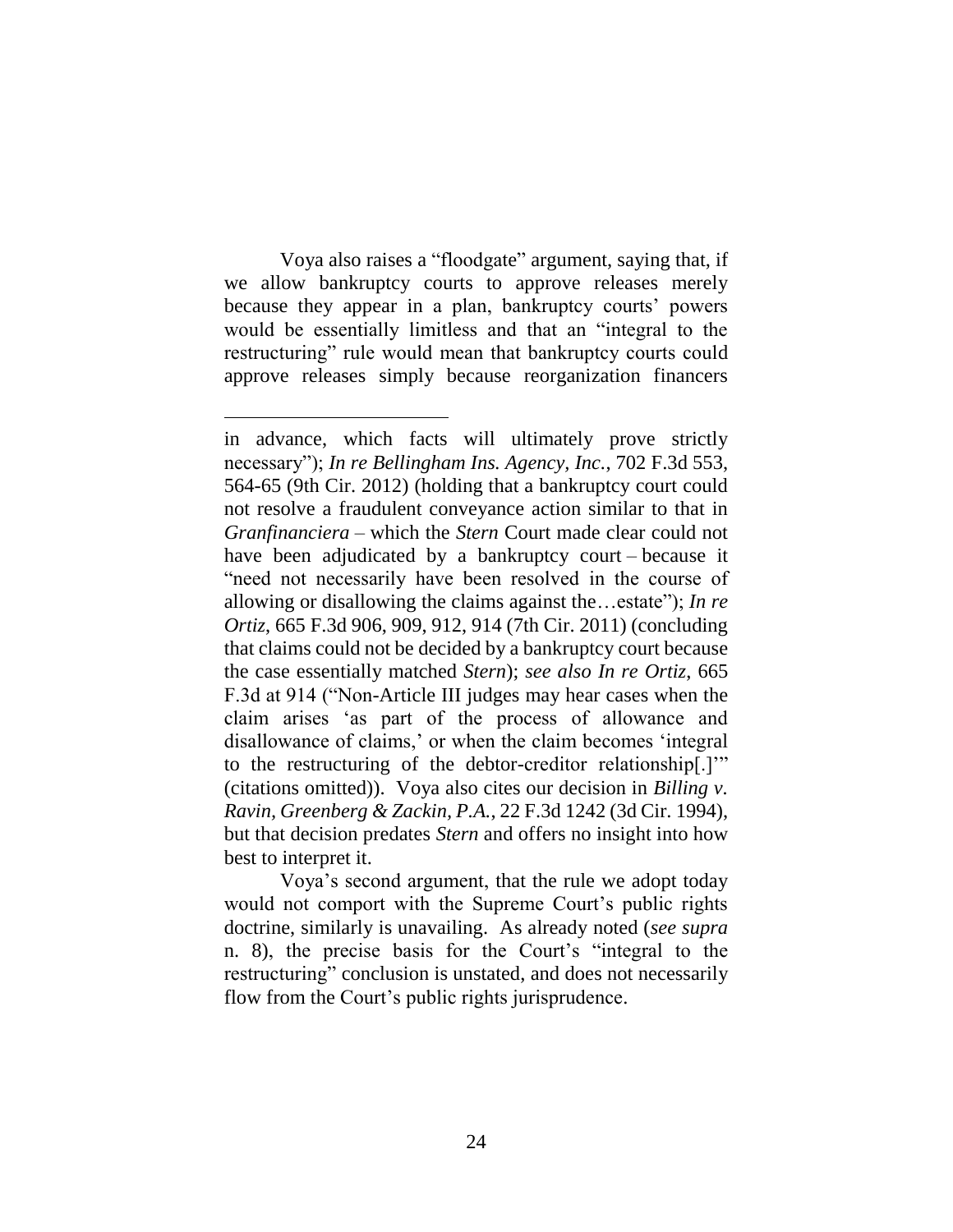demand them, which could lead to gamesmanship. The argument is not without force. Setting too low a bar for the exercise of bankruptcy court authority could seriously undermine Article III, which is fundamental to our constitutional design.<sup>13</sup> It is definitely not our intention to permit any action by a bankruptcy court that could "compromise" or "chip away at the authority of the Judicial Branch[,]" *Stern*, 564 U.S. at 503, and our decision today should not be read as expanding bankruptcy court authority.

Nor should our decision today be read as permitting or encouraging the hypothetical gamesmanship that Voya fears will now ensue. Consistent with prior decisions, we are not broadly sanctioning the permissibility of nonconsensual thirdparty releases in bankruptcy reorganization plans. Our precedents regarding nonconsensual third-party releases and injunctions in the bankruptcy plan context set forth exacting standards that must be satisfied if such releases and injunctions are to be permitted, and suggest that courts considering such releases do so with caution. *See In re Global Indus. Techs., Inc.*, 645 F.3d 201, 206 (3d Cir. 2011) (en banc) (explaining that suit injunctions must be "both necessary to the

<sup>&</sup>lt;sup>13</sup> Before the founding, "[t]he colonists had been subjected to judicial abuses at the hand of the Crown, and the Framers knew the main reasons why: because the King of Great Britain 'made Judges dependent on his Will alone, for the tenure of their offices, and the amount and payment of their salaries.'" *Stern*, 564 U.S. at 483-84 (quoting The Declaration of Independence ¶ 11). Since ratification, Article III has served a crucial role in our "system of checks and balances" and "preserve[s] the integrity of judicial decisionmaking[.]" *Id.* (citation omitted).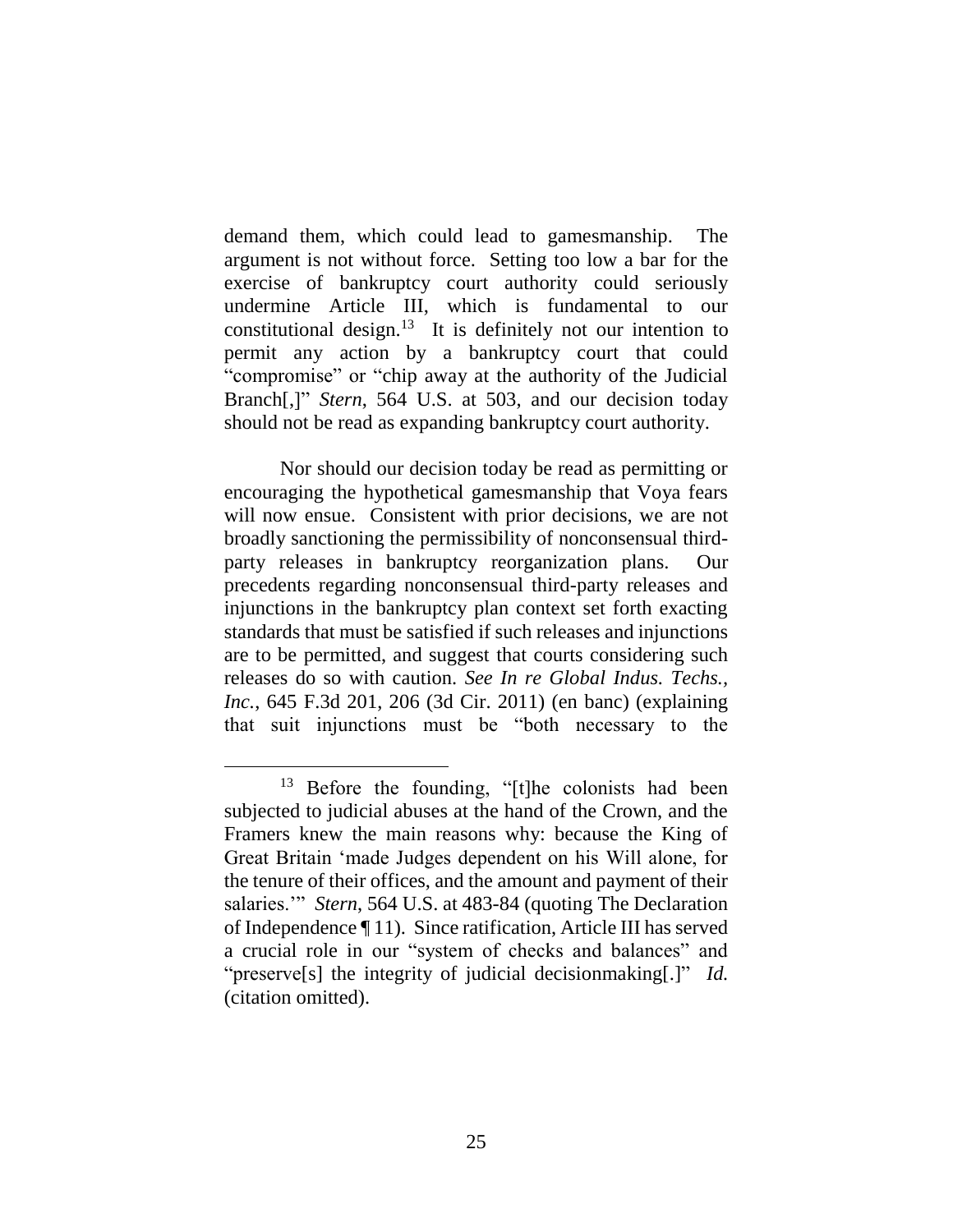reorganization and fair"); *In re Continental Airlines, Inc.*, 203 F.3d 203, 214 (3d Cir. 2000) ("The hallmarks of permissible non-consensual releases [are] fairness, necessity to the reorganization, and specific factual findings to support these conclusions[.]"). Although we are satisfied that both the Bankruptcy Court and District Court exercised appropriate – indeed, exemplary – caution and diligence in this instance, nothing in our opinion should be construed as reducing a court's obligation to approach the inclusion of nonconsensual third-party releases or injunctions in a plan of reorganization with the utmost care and to thoroughly explain the justification for any such inclusion.

In short, our holding today is specific and limited. It is that, under the particular facts of this case, the Bankruptcy Court's conclusion that the release provisions were integral to the restructuring was well-reasoned and well-supported by the record. 14 Consequently, the bankruptcy court was constitutionally authorized to confirm the plan in which those provisions appeared. 15

<sup>&</sup>lt;sup>14</sup> At oral argument, counsel for Voya candidly acknowledged that this is "not the usual case." https://www2.ca3.uscourts.gov/oralargument/audio/18- 3210InreMilleniumLabHoldings.mp3 (Oral Arg. at 15:03-07.)

<sup>&</sup>lt;sup>15</sup> The parties disagree as to whether the Bankruptcy Court's decision to confirm the plan even implicates *Stern* and Article III. Voya argues that *Stern* deprived the Bankruptcy Court of jurisdiction because the release provisions in the confirmed plan of reorganization constituted a "final judgment" on the merits of Voya's state law claims against Millennium. The Appellees respond that *Stern* is inapplicable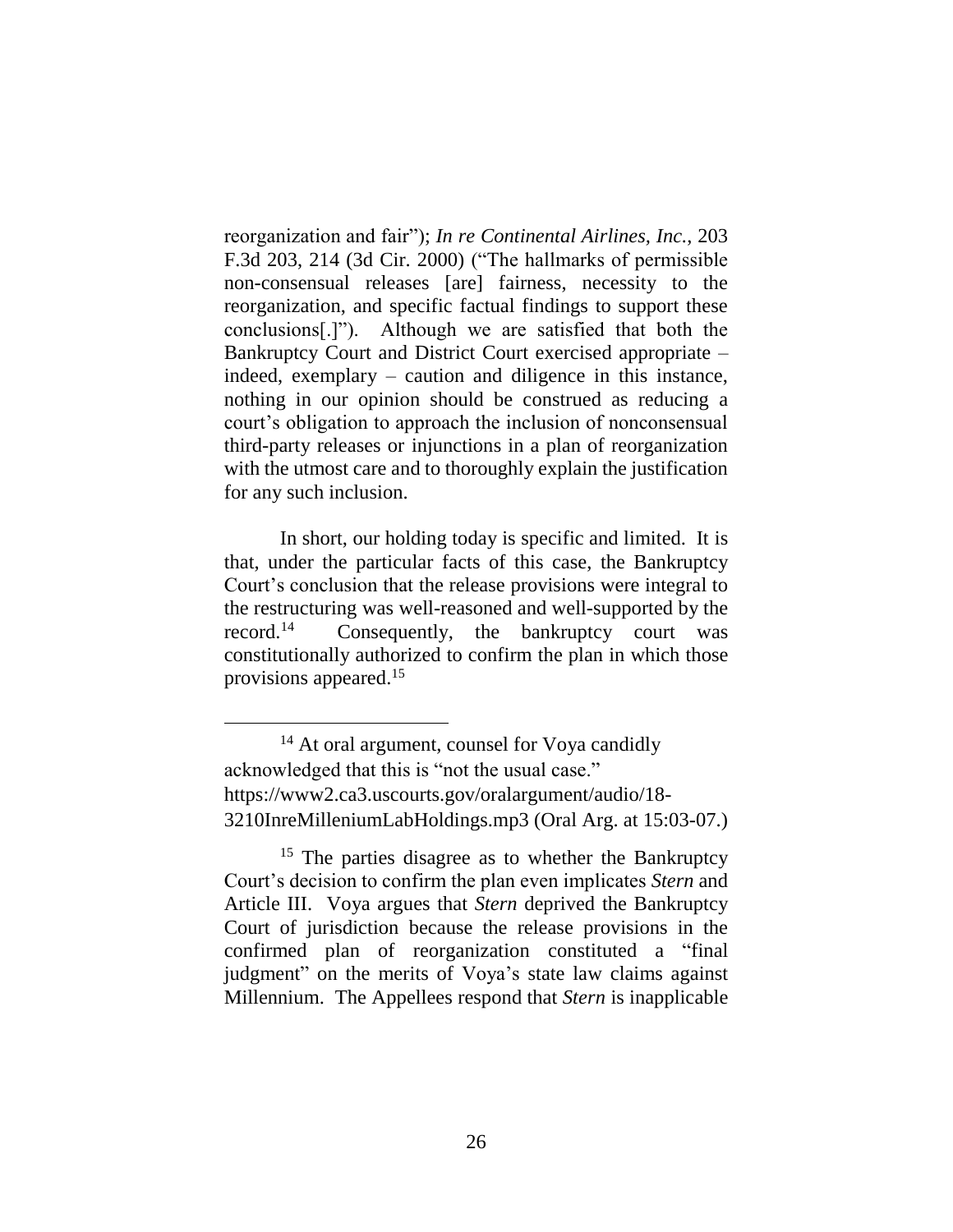## **B. The Remainder of the Appeal Is Equitably Moot**

Voya next argues that the District Court erred in concluding that the remaining issues on appeal are equitably moot. Again, we disagree.

"'Equitable mootness' is a narrow doctrine by which an appellate court deems it prudent for practical reasons to forbear deciding an appeal when to grant the relief requested will undermine the finality and reliability of consummated plans of reorganization." *In re Tribune Media Co.*, 799 F.3d 272, 277 (3d Cir. 2015). At bottom, "[e]quitable mootness assures [the estate, the reorganized entity, investors, lenders, customers, and other constituents] that a plan confirmation order is reliable and that they may make financial decisions based on a reorganized entity's exit from Chapter 11 without fear that an appellate court will wipe out or interfere with their deal." 16 *Id.* at 280.

 $\overline{a}$ 

<sup>16</sup> One of the benefits of bankruptcy is its ability "to aid the unfortunate debtor by giving him a fresh start in life[.]"

here, or at least readily distinguishable, because there is a distinction between a court approving the settlement of claims and adjudicating claims on the merits. According to the Appellees, the Bankruptcy Court only did the former when it approved the plan of reorganization. Our conclusion that the Bankruptcy Court's actions were constitutionally permissible assumes *Stern*'s application. Accordingly, it ultimately is irrelevant to our decision whether or not the Bankruptcy Court issued a "final judgment" on Voya's underlying claims against Millennium, and we do not address that dispute.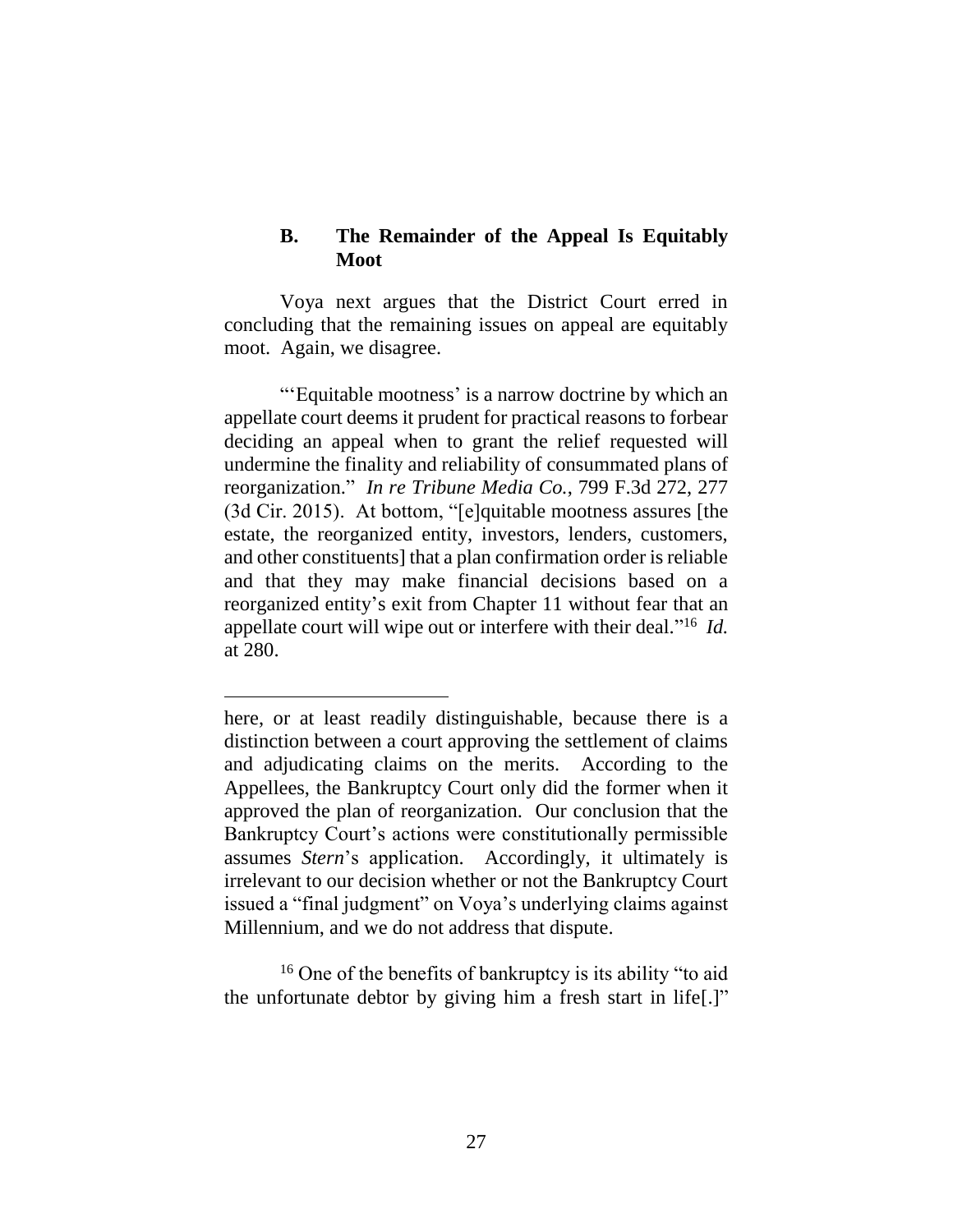An equitable mootness analysis proceeds by asking two questions: "(1) whether a confirmed plan has been substantially consummated; and (2) if so, whether granting the relief requested in the appeal will (a) fatally scramble the plan and/or (b) significantly harm third parties who have justifiably relied on plan confirmation." *Id.* at 278. Voya concedes that the plan here is substantially consummated, so we focus on the second question. Answering it shows that the appeal is indeed equitably moot.

Granting Voya the relief it seeks would certainly scramble the plan. As the District Court explained, "[t]he Bankruptcy Court found [Voya's] releases were central to the Plan and, far from being clearly erroneous, [that conclusion] is

*Stellwagen v. Clum*, 245 U.S. 605, 617 (1918); *see In re Trump Entm't Resorts*, 810 F.3d 161, 173-74 (3d Cir. 2016) ("A Chapter 11 reorganization provides a debtor with an opportunity to reduce or extend its debts so its business can achieve longterm viability, for instance, by generating profits which will compensate creditors for some or all of any losses resulting from the bankruptcy."). Equitable mootness allows that benefit to be realized by, among other things, encouraging an end to costly and protracted litigation based on arguable blemishes in a reorganization plan. *Cf. In re Tribune*, 799 F.3d at 288-89 (Ambro, J., concurring) ("Without equitable mootness, any dissenting creditor with a plausible (or even notso-plausible) sounding argument against plan confirmation could effectively hold up emergence from bankruptcy for years (or until such time as other constituents decide to pay the dissenter sufficient settlement consideration to drop the appeal), a most costly proposition.").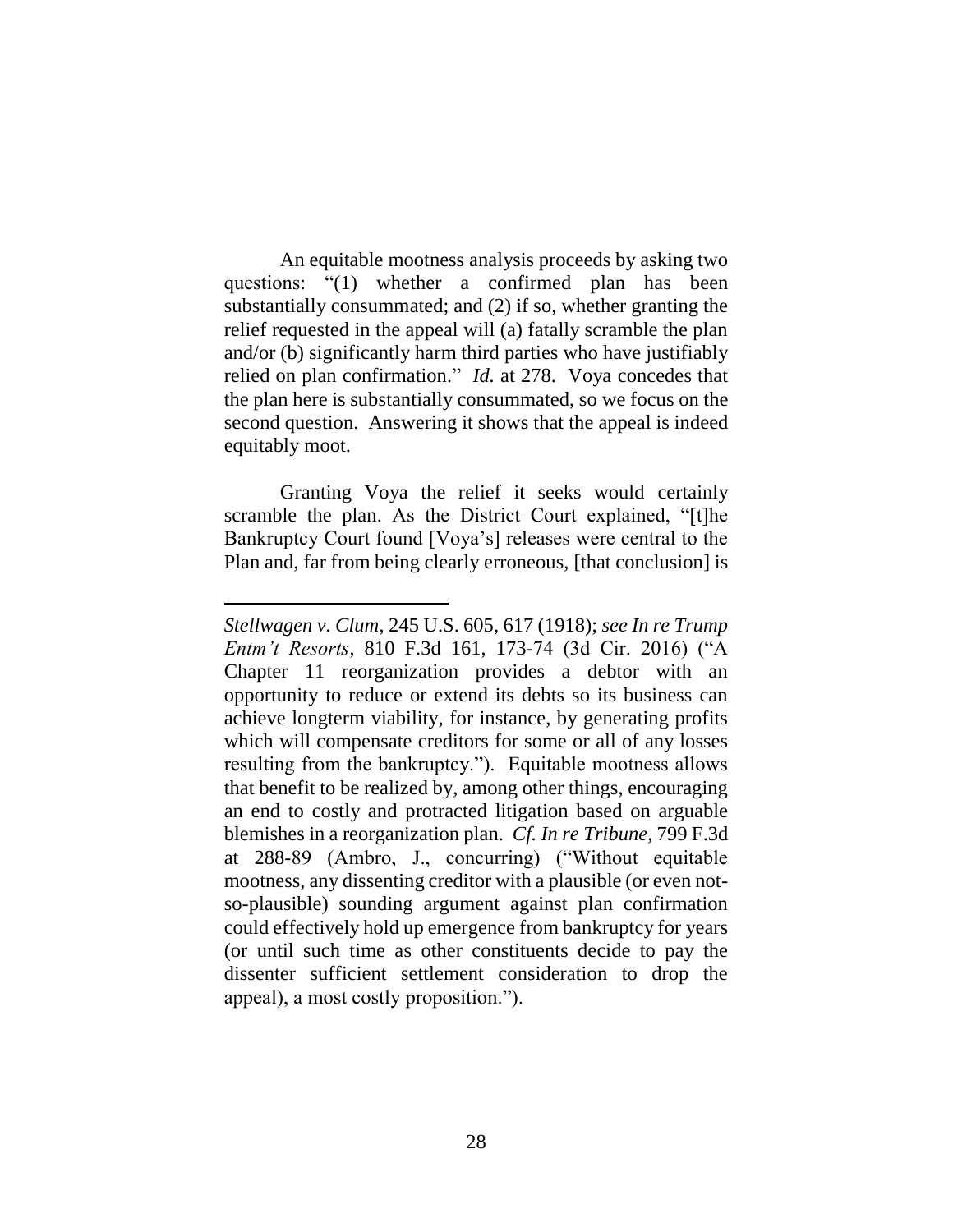strongly supported by uncontroverted evidence in the record." (App. at 374.) The Bankruptcy Court observed, based on unrefuted evidence, that the "third-party releases, *all of them*, ... [were] required to obtain the funding for this plan" (App. at 3594 (emphasis added)); that "the releases [were] necessary to … consummating a plan" (App. at 3596); and that "[w]ithout [TA and MLH's] contributions, there is no reorganization." (App. at 3598.) The release provisions, carefully crafted through extensive negotiations, served as the cornerstone of the reorganization and, hence, of Millennium's corporate survival. Notably, the confirmed plan contains a severability provision stating, "no alteration or interpretation [of the plan] can … compel the funding of Settlement Contribution if the conditions to such funding set forth in the [Restructuring Agreement] have not been satisfied" (App. at 142), and the Restructuring Agreement, in turn, says that the settlement contribution is contingent on "*a full and complete* release of … the Released Parties" and an injunction to enforce the release. (App. at 196 (emphasis added).) As the Bankruptcy Court recognized, all of the releases were essential to the plan.

But even if some subset of the release provisions could be deemed non-essential, it would not be Voya's. Voya loaned more than \$100 million to Millennium through the 2014 credit agreement. Its lawsuit raises several claims based on that loan, including RICO, fraud, and restitution claims.<sup>17</sup> The restitution

<sup>&</sup>lt;sup>17</sup> MLH and TA are named as defendants only as to the restitution count. But defendants on all counts are alleged to be close affiliates of MLH and TA. Importantly, defendant TA Associates Management is alleged to control TA, and MLH is alleged to be the effective alter ego of defendant James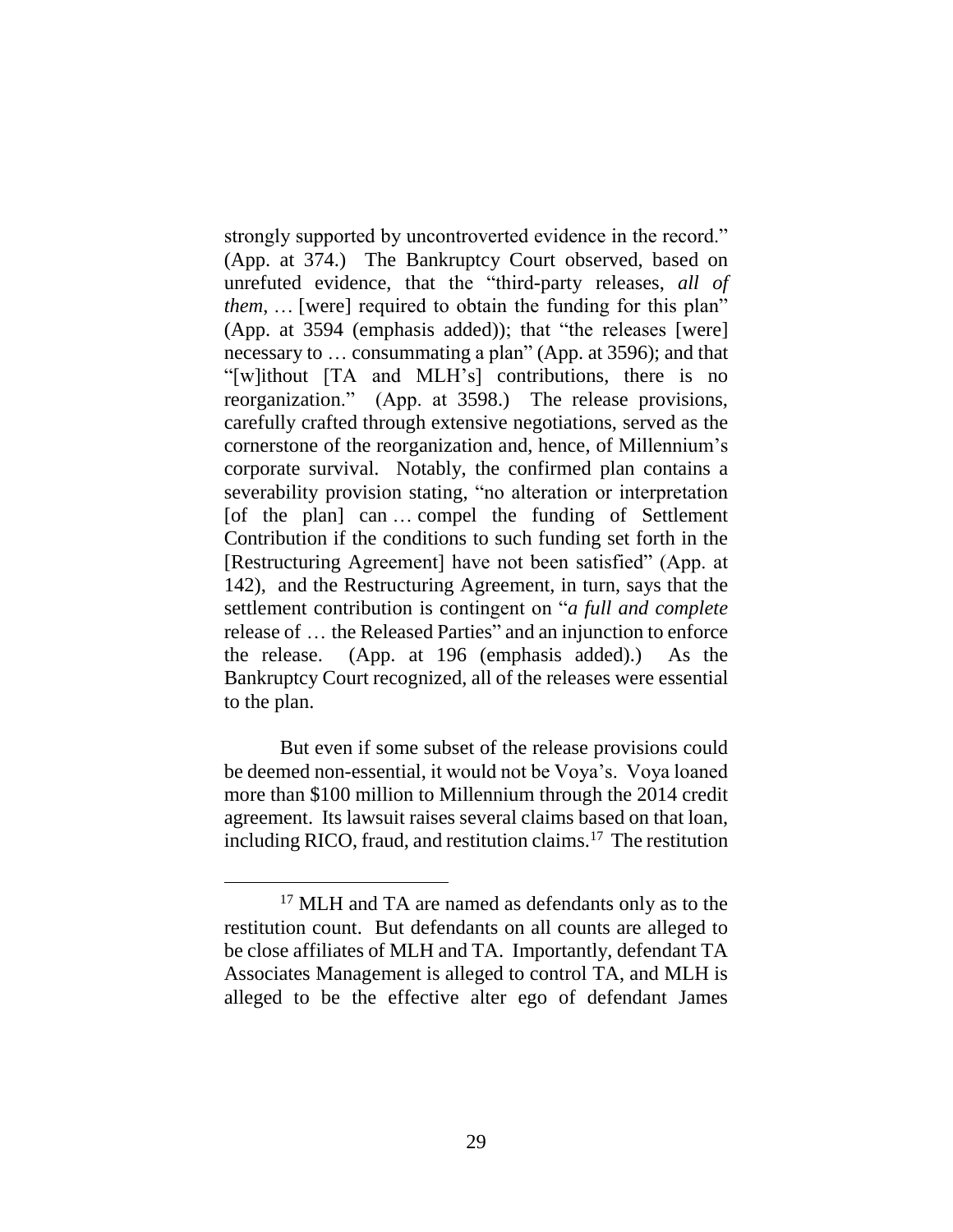claim alone seeks "restitution of [Voya's] funds," among other relief (App. at 2355), and presumably the other claims seek damages based on the loan amount, trebled for the RICO claims. Opening MLH, TA, and their related parties to well over \$100 million in liability, above the \$325 million that was negotiated and paid to settle those same claims, would completely undermine the purpose of the release provisions. And again, based on the intense, arm's length negotiations, those provisions were included because they were essential to obtaining the payment that allowed Millennium's survival. Given the centrality of the release provisions to the reorganization, excising them would undermine the fundamental basis for the parties' agreement.

Furthermore, any do-over of the plan at this time would likely be impossible and, even if it could be done, would be massively disruptive. Since the plan was confirmed, Millennium has paid the government, has "completed numerous complex restructuring and related transactions," and has distributed common stock to the lenders under the 2014 credit agreement. (App. at 6195, 6199.) In addition, "unsecured creditors [have been] paid the full amount of their allowed claims" (Supp. App. at 3); Millennium's lender and equity base has changed dramatically; the company has sold off RxAnte; and it "has entered into more than two million commercial transactions, many of which are with new counterparties." (Supp. App. at 5.) It is inconceivable that these many post-confirmation developments could be unwound, particularly those involving the government.

Slattery. All counts in the complaint are directed against TA Associates Management, Slattery, or both.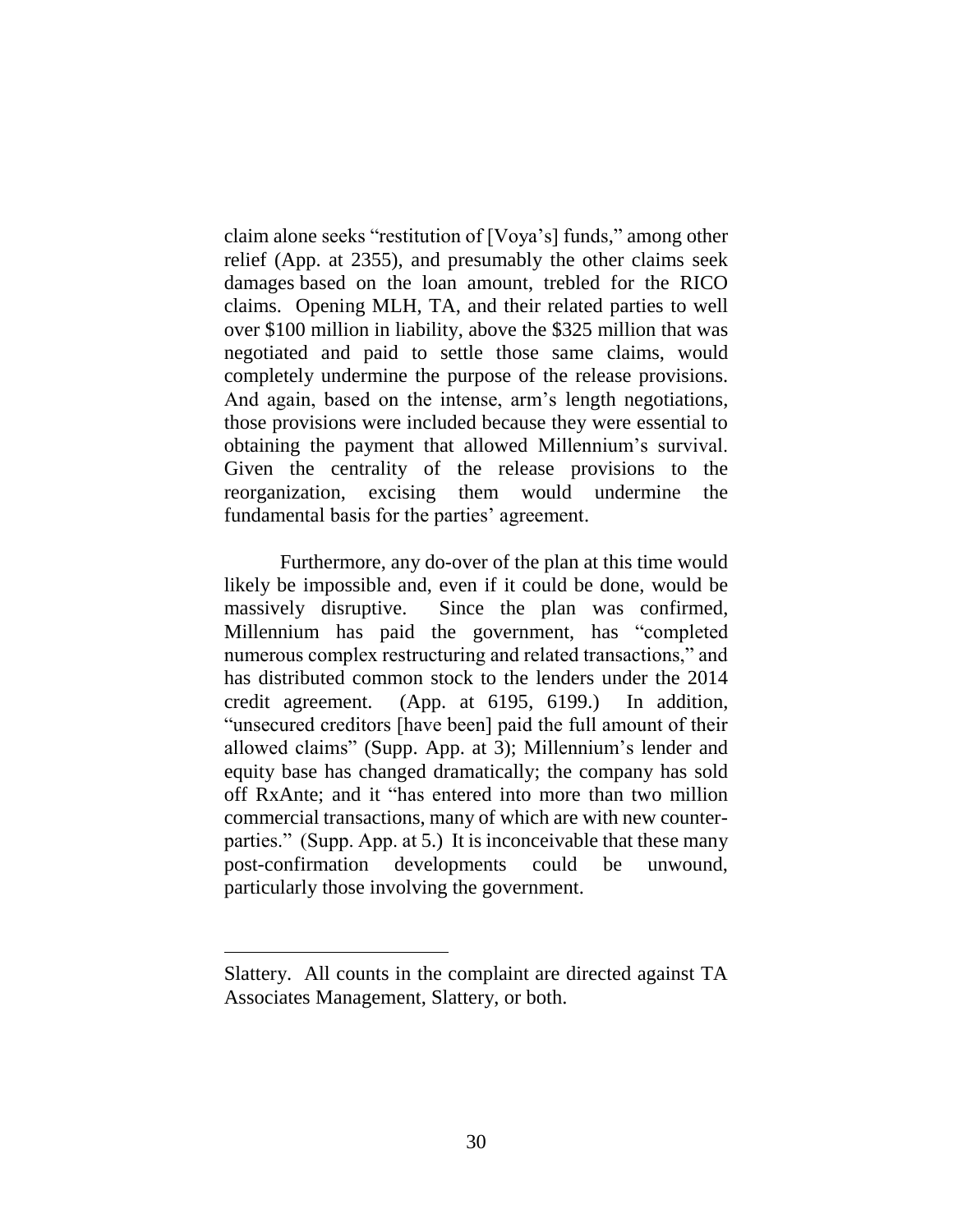In that same vein, the relief that Voya seeks would seriously harm a wide range of third parties. If the plan could somehow be unwound and Millennium put back in its preconfirmation position, the interests and expectations of Millennium's new lenders and equity holders – who certainly invested in reliance on the reorganization – would be wholly undermined. RxAnte's acquiror would in turn have to unwind that acquisition; contracts and transactions with counterparties would be scuttled; and the status of Millennium and all of its employees and contractors would obviously be placed in severe jeopardy.

Our decision in *In re Tribune* is on point. There, a confirmed plan contained provisions settling certain claims by the estate against various parties connected with a leveraged buyout of the debtor. *In re Tribune*, 799 F.3d at 275-76. The appellant, a creditor, conceded that the plan was substantially consummated but argued that the relief it sought – reinstatement of settled causes of action – would not fatally harm the plan or third parties. *Id.* at 277, 280. We thought otherwise and said that allowing the suits barred by the settlement "would knock the props out from under the authorization for every transaction that has taken place, thus scrambling this substantially consummated plan and upsetting third parties' reliance on it." *Id.* at 281 (citations and internal quotation marks omitted). We observed that the settlement was "a central issue in the formulation of a plan of reorganization" and that "allowing the relief the appeal seeks would effectively undermine the Settlement (along with the transactions entered in reliance on it) and, as a result, recall the entire Plan for a redo." *Id.* at 280-81. It was plain that third parties would be harmed because, among other things, "returning to the drawing board would at a minimum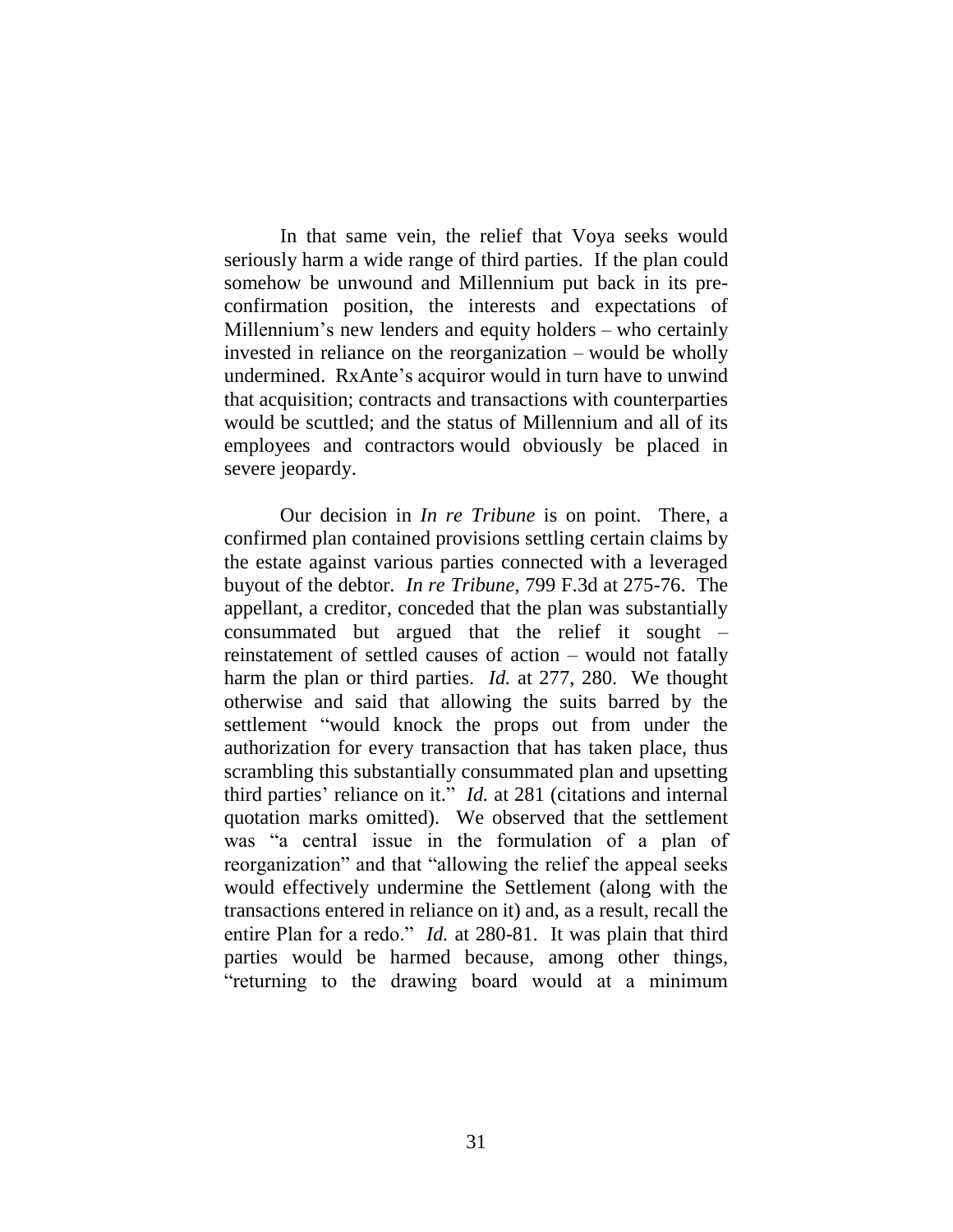drastically diminish the value of new equity's investment[,]" which "no doubt was [made] in reliance on the Settlement[.]" *Id.* at 281. That same reasoning applies with great force in this case. 18

<sup>18</sup> Voya tries to distinguish *In re Tribune* by arguing that the appellant there sought to scuttle the settlement provisions in their entirety, unlike here. But eliminating the release provisions as to Voya would have the same effect as eliminating the release provisions in their entirety: the plan would fall apart.

Voya also points us to several other decisions it views as demonstrating that we have "found bankruptcy appeals not to be equitably moot where, as here, a party merely seeks revival of discrete released claims that would not otherwise upset a confirmed plan." (Opening Br. at 51.) The cases it highlights, however, unlike the matter now before us, all involved release provisions that were not central to the plans at issue. *See In re Semcrude*, 728 F.3d at 324 (holding that a case was not equitably moot because, among other things, granting the requested relief "would [not] upset the [settlement] or … cause the remainder of the plan to collapse" and the amounts involved in the suit would not "destabilize the financial basis of the settlement"); *In re PWS Holding Corp.*, 228 F.3d 224, 236 (3d Cir. 2000) (rejecting an equitable mootness argument where "[t]he releases (or some of the releases) could be stricken from the plan without undoing other portions of it"); *In re Continental Airlines*, 203 F.3d at 210 (rejecting an equitable mootness challenge because, among other things, "[n]o evidence or arguments [were] presented that Plaintiffs' appeal, if successful, would necessitate the reversal or unraveling of the entire plan of reorganization").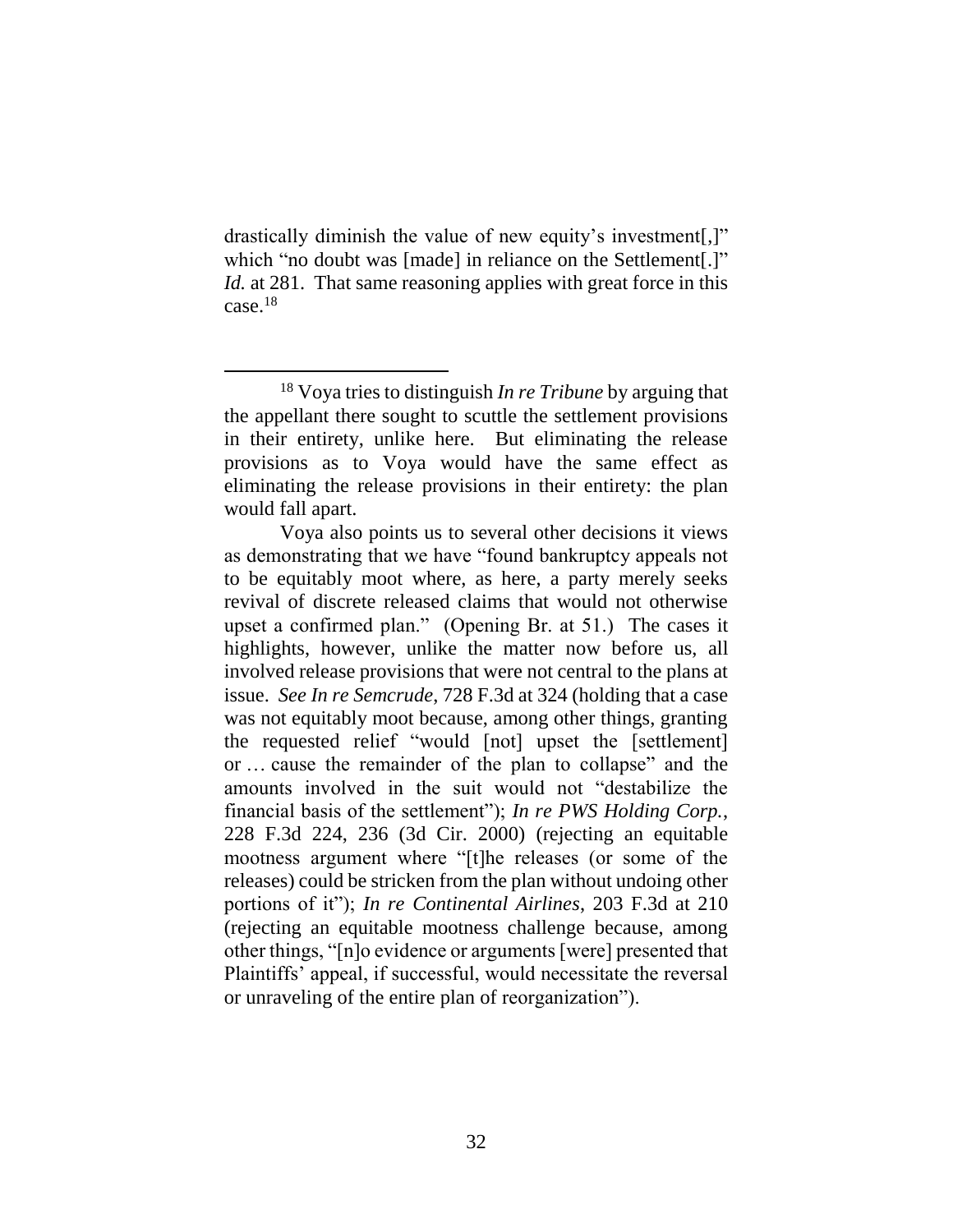Voya raises several unpersuasive arguments challenging the District Court's equitable mootness decision. In spite of all the evidence, it contends that striking the release provisions only as to it would not cause the plan to collapse. It says that the remainder of the plan would stay in place, including the release provisions as to other parties, given that the other lenders consented. According to Voya, nothing in the plan would authorize MLH and TA to demand the return of their contribution if the release provisions were stricken, and it claims that, in fact, the plan anticipates "just such a scenario and gives [MLH and TA] … the ability to access insurance coverage and/or indemnification from Debtors (capped at \$3 million) for defense costs." (Opening Br. at 50.) But, as explained above, striking the release provisions as to Voya would certainly undermine the plan. That the plan provides for "insurance coverage and/or indemnification" as a contingency does not change that. As previously noted, the plan says that the settlement payment, the very payment on which Millennium's viability as a going concern depended, could not be compelled absent full and complete releases from *all* of Millennium's pre-bankruptcy lenders, including Voya.

Voya next argues that granting it relief will not disturb legitimate third-party expectations. As to that point, it declares that MLH and TA's reliance interests do not count, "both because they are relying on the Plan to obtain unlawful nonconsensual releases to which they are not legally entitled and because they are sophisticated parties who were intimately involved in constructing the Plan and fully aware of the appellate risks when they allowed it to be consummated." (Opening Br. at 53.) But, besides the circularity of its reasoning, Voya's position misses the mark, as it ignores the fact that numerous other third parties, including Millennium's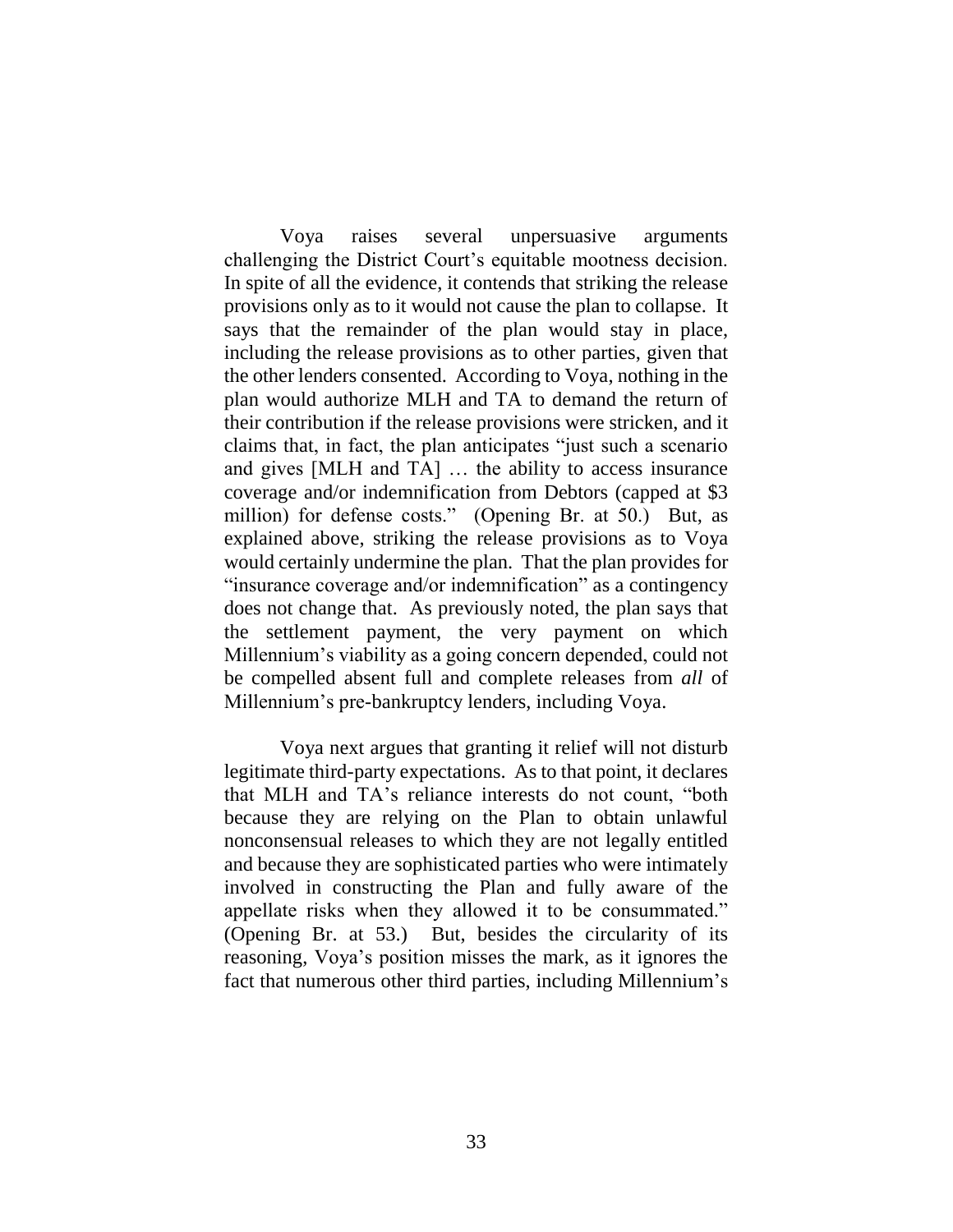new post-bankruptcy equity holders and lenders, would be harmed significantly by any effort to unwind the plan.

Voya also raises a series of arguments claiming that it would be fair to strike the releases as to it while not returning any of MLH and TA's contribution and without requiring Voya to return any of the value it obtained by way of the reorganization.<sup>19</sup> Each of those arguments is a non-starter. Voya wants all of the value of the restructuring and none of the pain. That is a fantasy and upends the purpose of the equitable mootness doctrine, which is designed to prevent inequitable outcomes. *Cf. In re PWS Holding Corp.*, 228 F.3d 224, 235- 36 (3d Cir. 2000) ("Under the doctrine of equitable mootness, an appeal should be dismissed … *if the implementation of that relief would be inequitable*." (emphasis added)). "Equity abhors a windfall." *US Airways, Inc. v. McCutchen*, 663 F.3d 671, 679 (3d Cir. 2011), *vacated on other grounds*, 569 U.S.

 $\overline{a}$ <sup>19</sup> Voya says that that course of action would not be inequitable because it did not receive any consideration for releasing its claims; that the plan gave MLH and TA the right to insist that plan consummation be delayed until all appeals were exhausted, and they instead assumed the risk of an adverse ruling; that, "prior to the bankruptcy, [MLH and TA] were willing to make the same \$325 million contribution in the context of an out-of-court restructuring, even if they did not receive releases from non-consenting Lenders holding up to \$50 million (subject to increase) of aggregate principal term loan balance" (Reply Br. at 9); that MLH and TA attempted to leverage Millennium's distress to obtain the release provisions; and that MLH and TA were aware at the time they obtained the release provisions that our precedents regarding such provisions were unclear.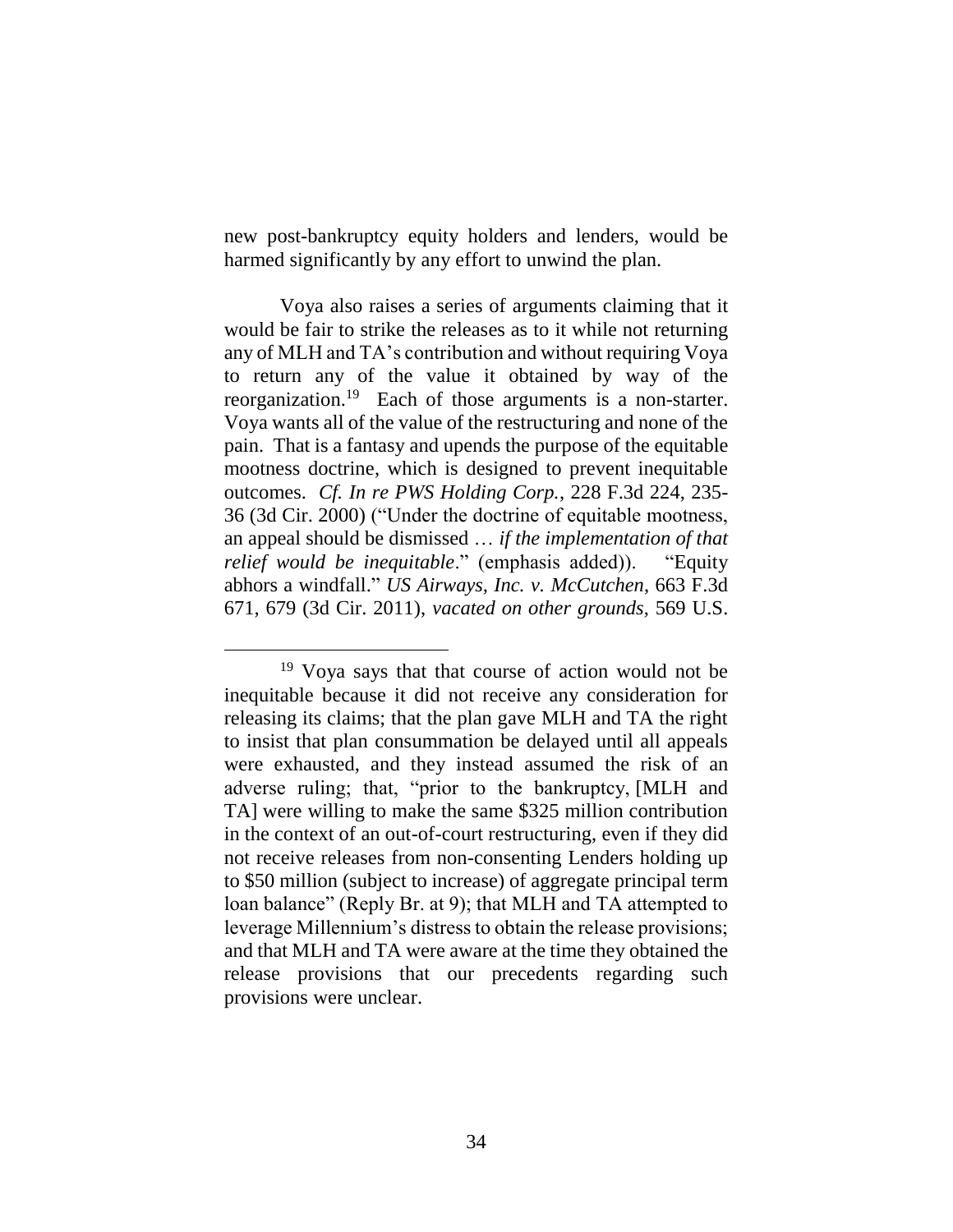88, 106 (2013); *Prudential Ins. Co. of Am. v. S.S. Am. Lancer*, 870 F.2d 867, 871 (2d Cir. 1989). Voya would receive a windfall – at the substantial and uncompensated expense of MLH and TA – if we were to let it avoid the release provisions without requiring it to return the value it obtained through the reorganization consummated on the basis of those release provisions and without allowing MLH and TA to recover their contribution. Voya's arguments also fail by their own terms. The question of whether Voya received consideration for the releases is a merits question, not an equitable mootness one. *See In re United Artists Theatre Co.*, 315 F.3d 217, 227 (3d Cir. 2003) (explaining that non-consensual releases must be given in exchange for fair consideration, among other things). And, regardless of formal consideration, it would still be inequitable to let Voya retain the benefits of the settlement and still have the right to sue. *See In re Tribune*, 799 F.3d at 281 ("When determining whether the case is equitably moot, we of course must assume [the appellant] will prevail on the merits because the idea of equitable mootness is that *even if* [the appellant] is correct, it would not be fair to award the relief it seeks.").

In the end, the operative question for our equitable mootness inquiry is straightforward: would granting Voya relief fatally scramble the plan and/or harm third parties. The answer is clearly yes.<sup>20</sup> Granting Voya's requested relief would lead to profoundly inequitable results, and the District

<sup>20</sup> Nothing in our opinion should be read to imply that review of reorganization plans involving third-party releases will always or even often be barred as equitably moot and therefore effectively unreviewable. Again, our holding today is specific and limited to the particular facts of this case.